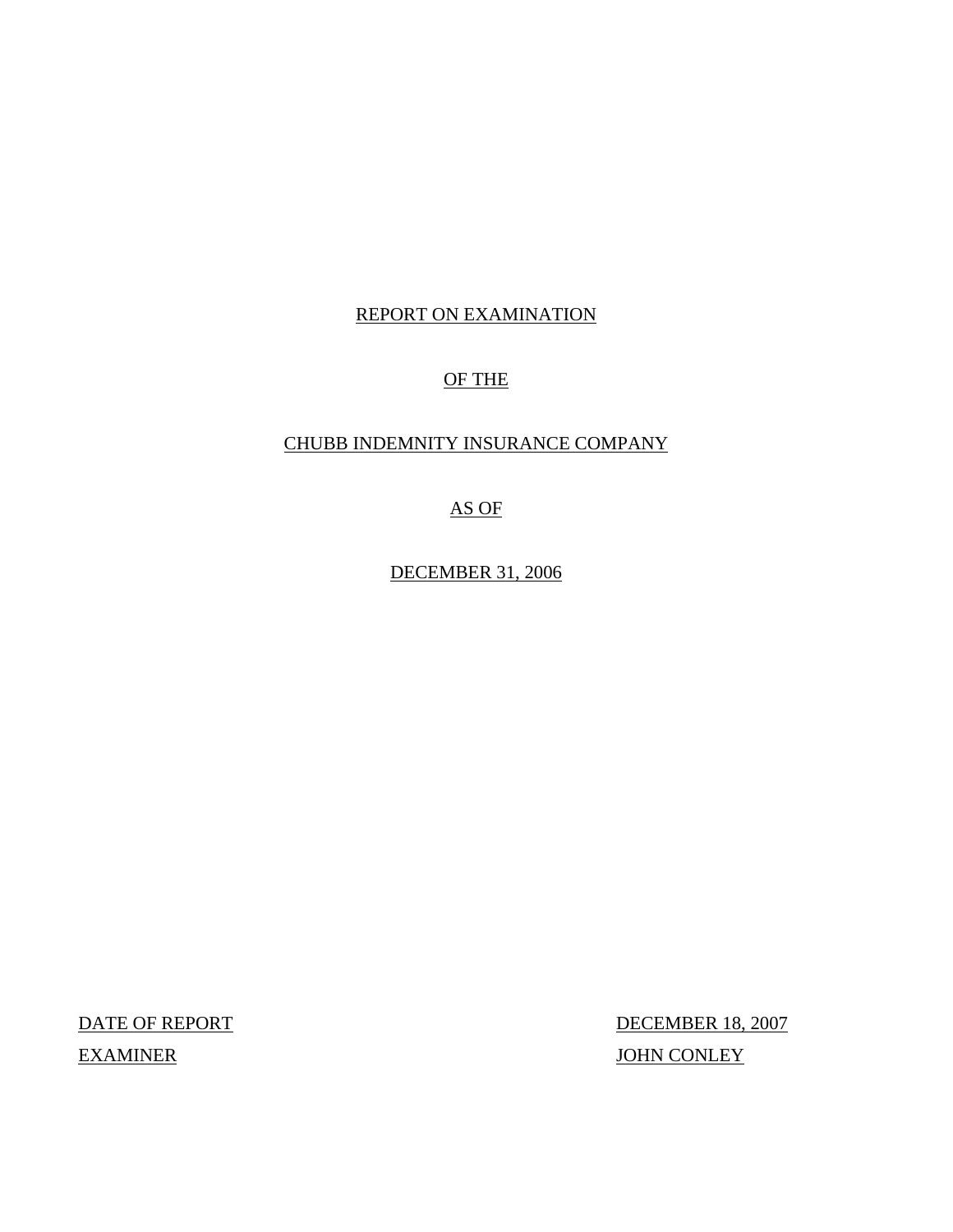# TABLE OF CONTENTS

#### ITEM NO. PAGE NO.

| 1  | Scope of examination                                                                                                                                             | $\overline{2}$                            |
|----|------------------------------------------------------------------------------------------------------------------------------------------------------------------|-------------------------------------------|
| 2. | Description of Company                                                                                                                                           | 3                                         |
|    | A. Management<br>B. Territory and plan of operation<br>C. Reinsurance<br>D. Holding company system<br>E. Accounts and records<br>F. Significant operating ratios | 4<br>$\mathfrak s$<br>7<br>10<br>14<br>14 |
| 3. | <b>Financial statements</b>                                                                                                                                      | 16                                        |
|    | A. Balance sheet<br>B. Underwriting and investment exhibit                                                                                                       | 16<br>18                                  |
| 4. | Losses and loss adjustment expenses                                                                                                                              | 19                                        |
| 5. | Market conduct activities                                                                                                                                        | 19                                        |
| 6. | Compliance with prior report on examination                                                                                                                      | 20                                        |
| 7. | Summary of comments and recommendations                                                                                                                          | 21                                        |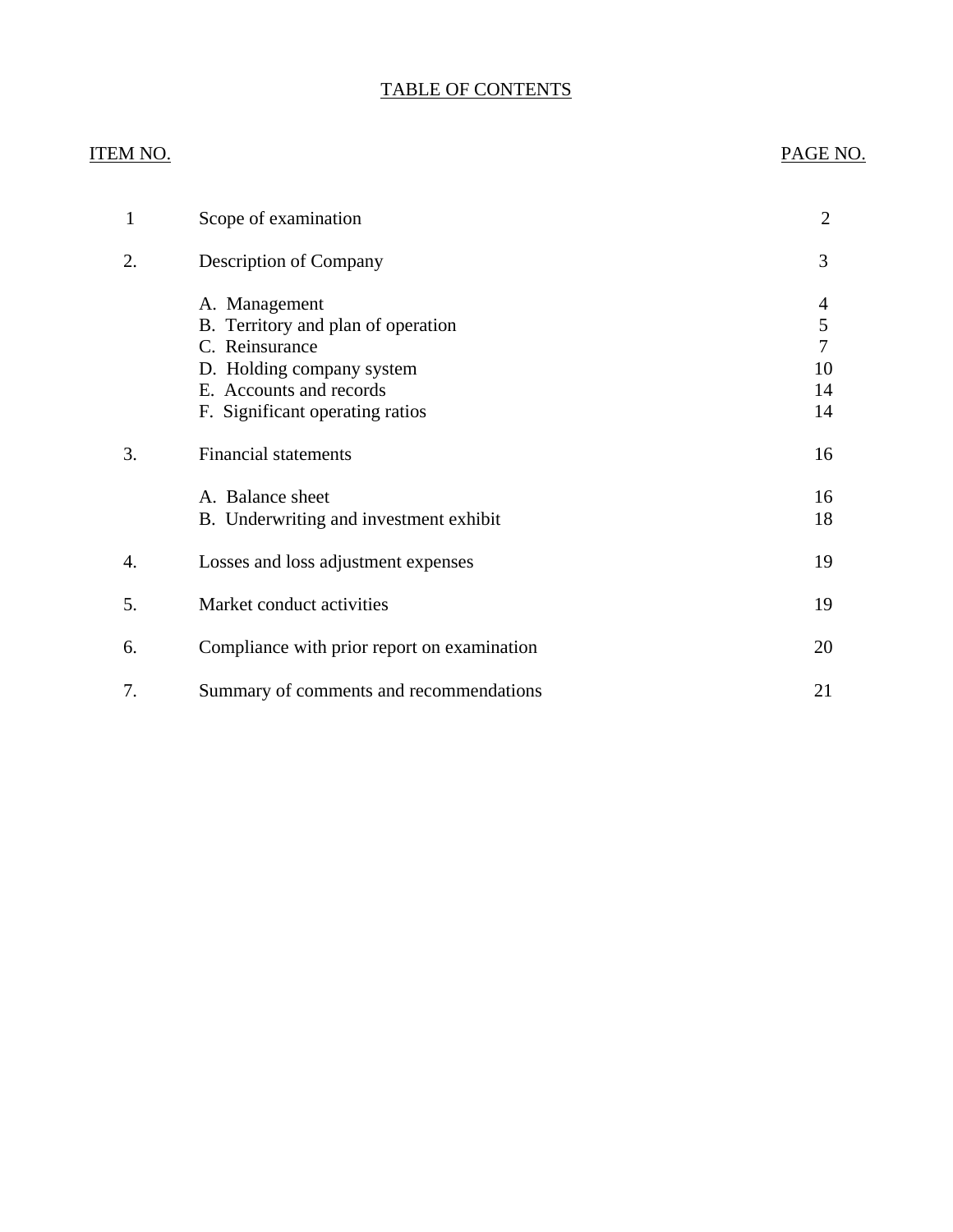

STATE OF NEW YORK INSURANCE DEPARTMENT 25 BEAVER STREET NEW YORK, NEW YORK 10004

December 18, 2007

Honorable Eric R. Dinallo Superintendent of Insurance Albany, New York 12257

Sir:

Pursuant to the requirements of the New York Insurance Law, and in compliance with the instructions contained in Appointment Number 22633 dated April 4, 2007 attached hereto, I have made an examination into the condition and affairs of Chubb Indemnity Insurance Company as of December 31, 2006, and submit the following report thereon.

Wherever the designations "the Company" or "Chubb Indemnity" appear herein without qualification, they should be understood to indicate Chubb Indemnity Insurance Company.

Wherever the term "Department" appears herein without qualification, it should be understood to mean the New York Insurance Department.

The examination was conducted at the Company's administrative offices located at 15 Mountain View Road, Warren, NJ 07059.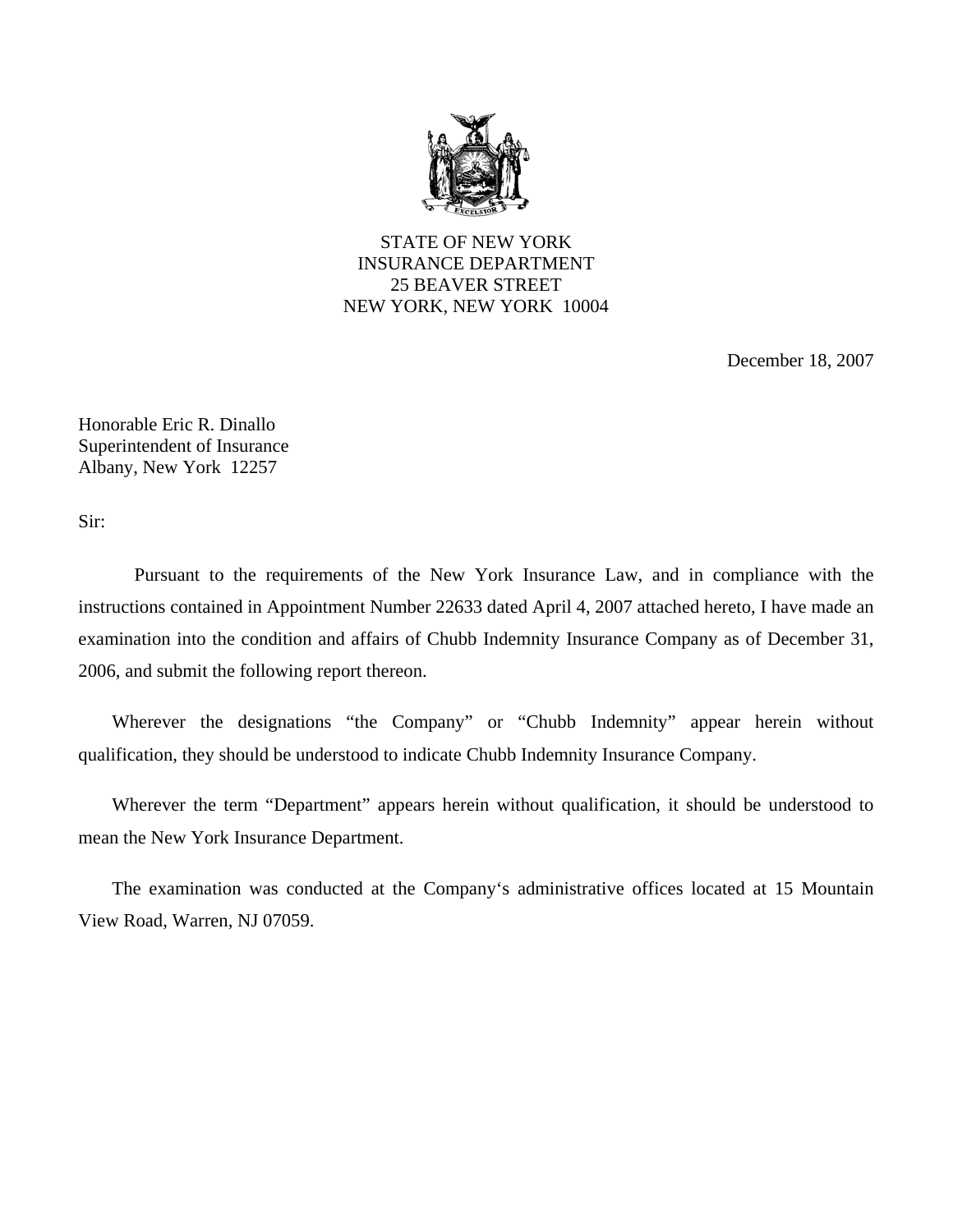<span id="page-3-0"></span>The previous examination was conducted as of December 31, 2001. This examination covered the five year period from January 1, 2002 through December 31, 2006. Transactions occurring subsequent to this period were reviewed where deemed appropriate by the examiner.

The examination comprised a verification of assets and liabilities as of December 31, 2006. The examination included a review of income, disbursements and company records deemed necessary to accomplish such analysis or verification and utilized, to the extent considered appropriate, work performed by the Company's independent certified public accountants ("CPA"). A review or audit was also made of the following items as called for in the Examiners Handbook of the National Association of Insurance Commissioners ("NAIC"):

> History of Company Management and control Corporate records Fidelity bond and other insurance Territory and plan of operation Growth of Company Business in force by states Loss experience Reinsurance Accounts and records Financial statements Market Conduct Activities

A review was also made to ascertain what action was taken by the Company with regard to comments and recommendations contained in the prior report on examination.

This report on examination is confined to financial statements and comments on those matters, which involve departures from laws, regulations or rules, or which are deemed to require explanation or description.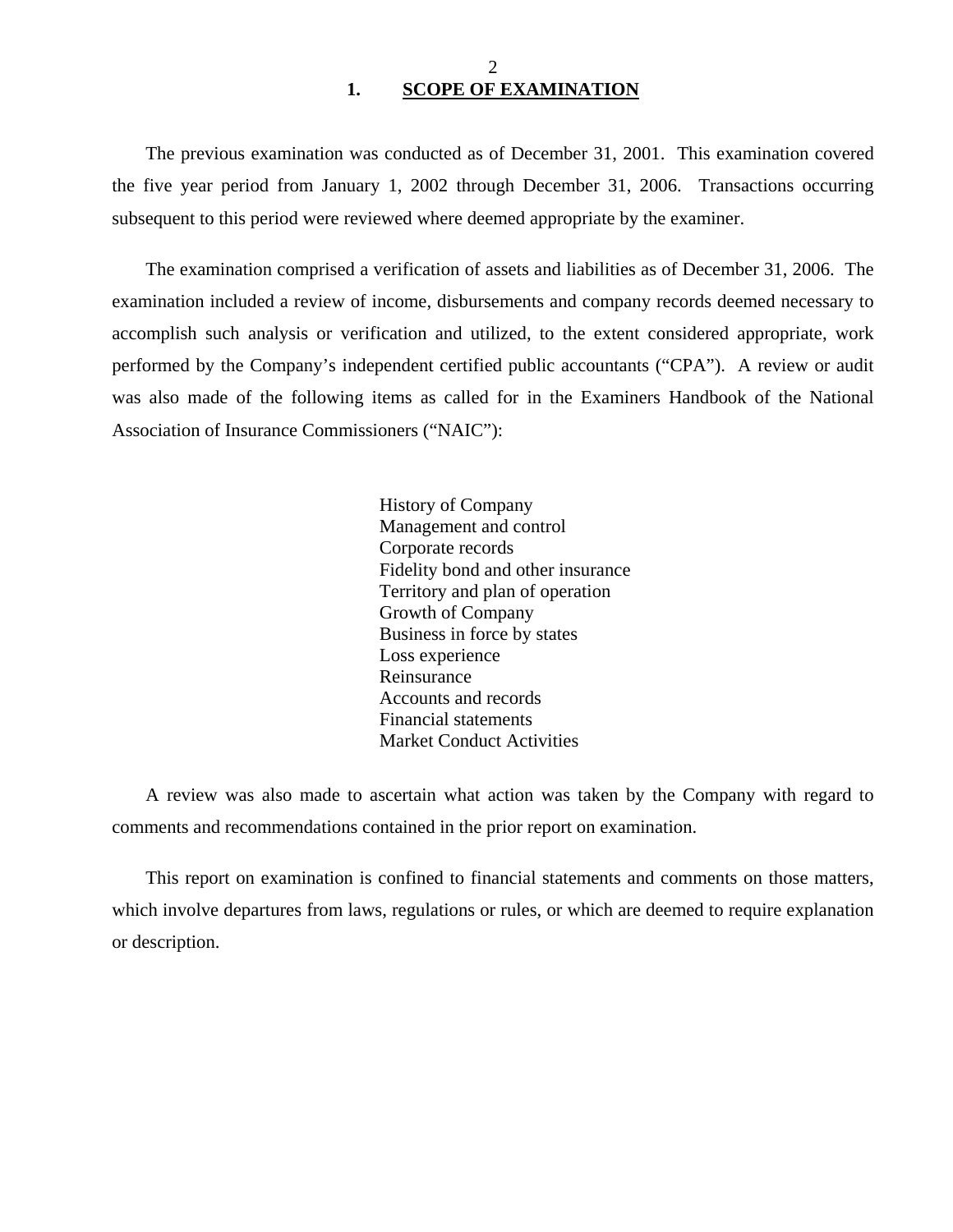3 **2. DESCRIPTION OF COMPANY** 

The Company was incorporated under the laws of the State of New York on November 3, 1922 as the Sun Indemnity Company; it later changed its name to Sun Insurance Company of New York. On February 3, 1994, the Company was sold to Federal Insurance Company ("Federal") and its name was changed to Chubb Indemnity Insurance Company.

The Company is a member of the Chubb Group of Insurance Companies ("Chubb Group"). As of December 31, 2006, the Chubb Group consisted of the following members:

| ompany                                            | <b>State of Domicile</b> |
|---------------------------------------------------|--------------------------|
| Chubb Custom Insurance Company                    | Delaware                 |
| Chubb Indemnity Insurance Company                 | New York                 |
| Chubb Insurance of New Jersey                     | New Jersey               |
| Chubb Lloyds Insurance Company of Texas           | Texas                    |
| Chubb National Insurance Company                  | Indiana                  |
| Executive Risk Indemnity Inc.                     | Delaware                 |
| <b>Executive Risk Specialty Insurance Company</b> | Connecticut              |
| <b>Federal Insurance Company</b>                  | Indiana                  |
| Great Northern Insurance Company                  | Minnesota                |
| Northwestern Pacific Indemnity Company            | Oregon                   |
| Pacific Indemnity Company                         | Wisconsin                |
| <b>Quadrant Insurance Company</b>                 | Connecticut              |
| <b>Texas Pacific Indemnity Company</b>            | Texas                    |
| Vigilant Insurance Company                        | New York                 |
|                                                   |                          |

At December 31, 2006, capital paid in is \$3,500,000 consisting of 20,000 shares of \$175 par value per share common stock. Gross paid in and contributed surplus was \$13,032,725. Gross paid in and contributed surplus increased by \$6,000,000 during the examination period, as follows:

| Year         | Description                                                        |             | Amount       |
|--------------|--------------------------------------------------------------------|-------------|--------------|
| 2002<br>2002 | Beginning gross paid in and contributed surplus<br>Surplus paid in | \$6,000,000 | \$7,032,725  |
|              | <b>Total Surplus Contributions</b>                                 |             | 6,000,000    |
| 2006         | Ending gross paid in and contributed surplus                       |             | \$13,032,725 |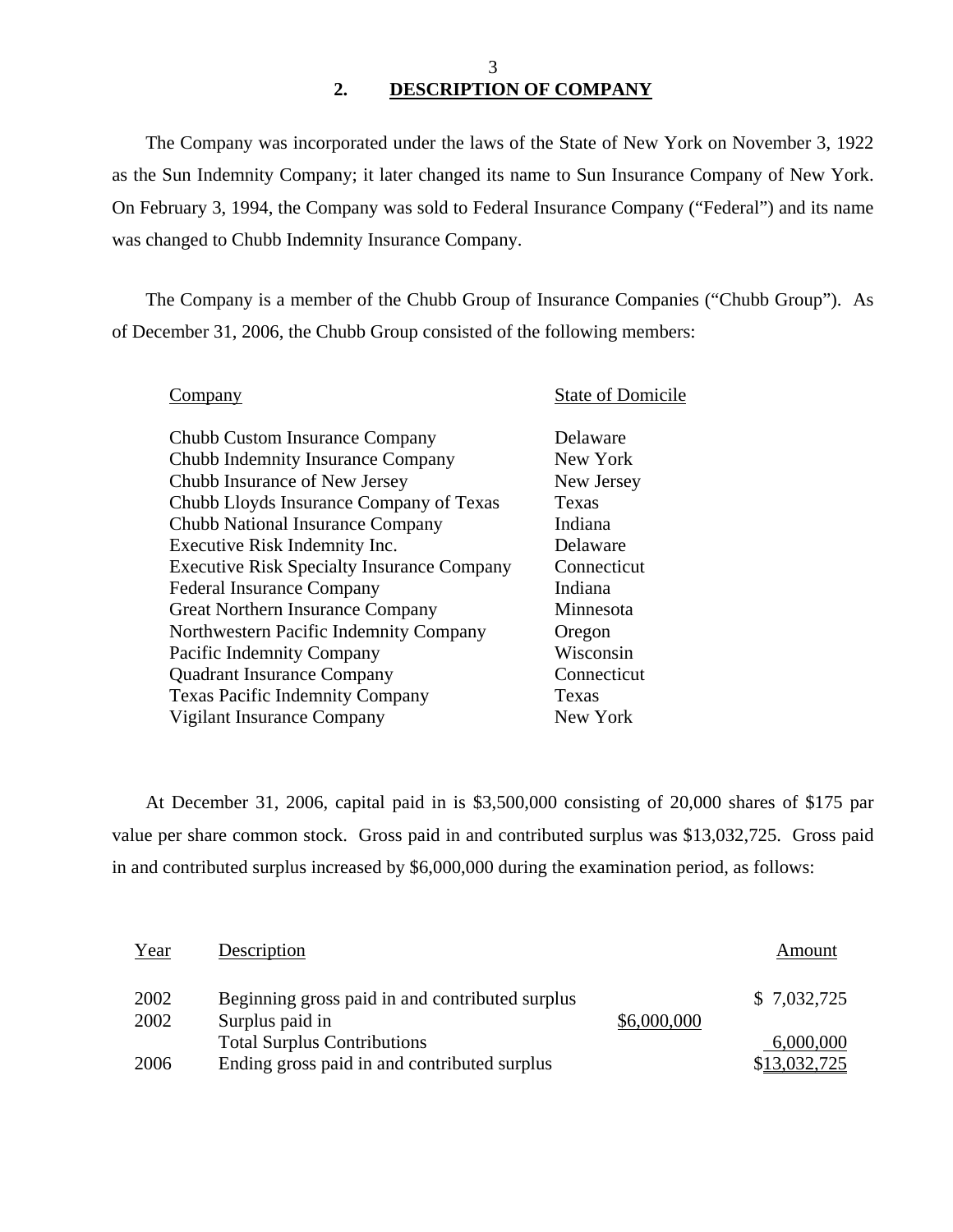#### <span id="page-5-0"></span>A. Management

Pursuant to the Company's charter and by-laws, management of the Company is vested in a board of directors consisting of not less than thirteen nor more than twenty-five members. At December 31, 2006, the board of directors was comprised of the following thirteen members:

Name and Residence

Joel David Aronchick Madison, NJ

Walter Brian Barnes Annandale, NJ

Jon Cory Bidwell Pelham, NY

Gary Louis Heard Brooklyn, NY

Mark Steven James Basking Ridge, NJ

William Andrew Macan Yardley, PA

George Francis Marts Lloyd Harbor, NY

Harold Lawrence Morrison, Jr. Basking Ridge, NJ

Thomas Firouz Motamed Saddle River, NJ

Douglas Alan Nordstrom Cranford, NJ

Michael O' Reilly Franklin Lakes, NJ

Paul Timothy Pruett New York, NY

Henry Bruce Schram Mendham, NJ

Principal Business Affiliation

Senior Vice President, Chubb & Son, a division of Federal Insurance Company

Senior Vice President & Chief Actuary, Chubb & Son, a division of Federal Insurance Company

Senior Vice President, Chubb & Son, a division of Federal Insurance Company

Vice President, Chubb & Son, a division of Federal Insurance Company

Vice President, Chubb & Son, a division of Federal Insurance Company

Vice President and Secretary, The Chubb Corporation

Retired on 12/31/2006

Executive Vice President, Chubb & Son, a division of Federal Insurance Company

President & Chief Operating Officer, Chubb & Son, a division of Federal Insurance Company

Senior Vice President and Treasurer, Chubb & Son, a division of Federal Insurance Company

Executive Vice President, Chubb & Son, a division of Federal Insurance Company

Vice President, Chubb & Son, a division of Federal Insurance Company

Senior Vice President & Chief Accounting Officer, Chubb & Son, a division of Federal Insurance Company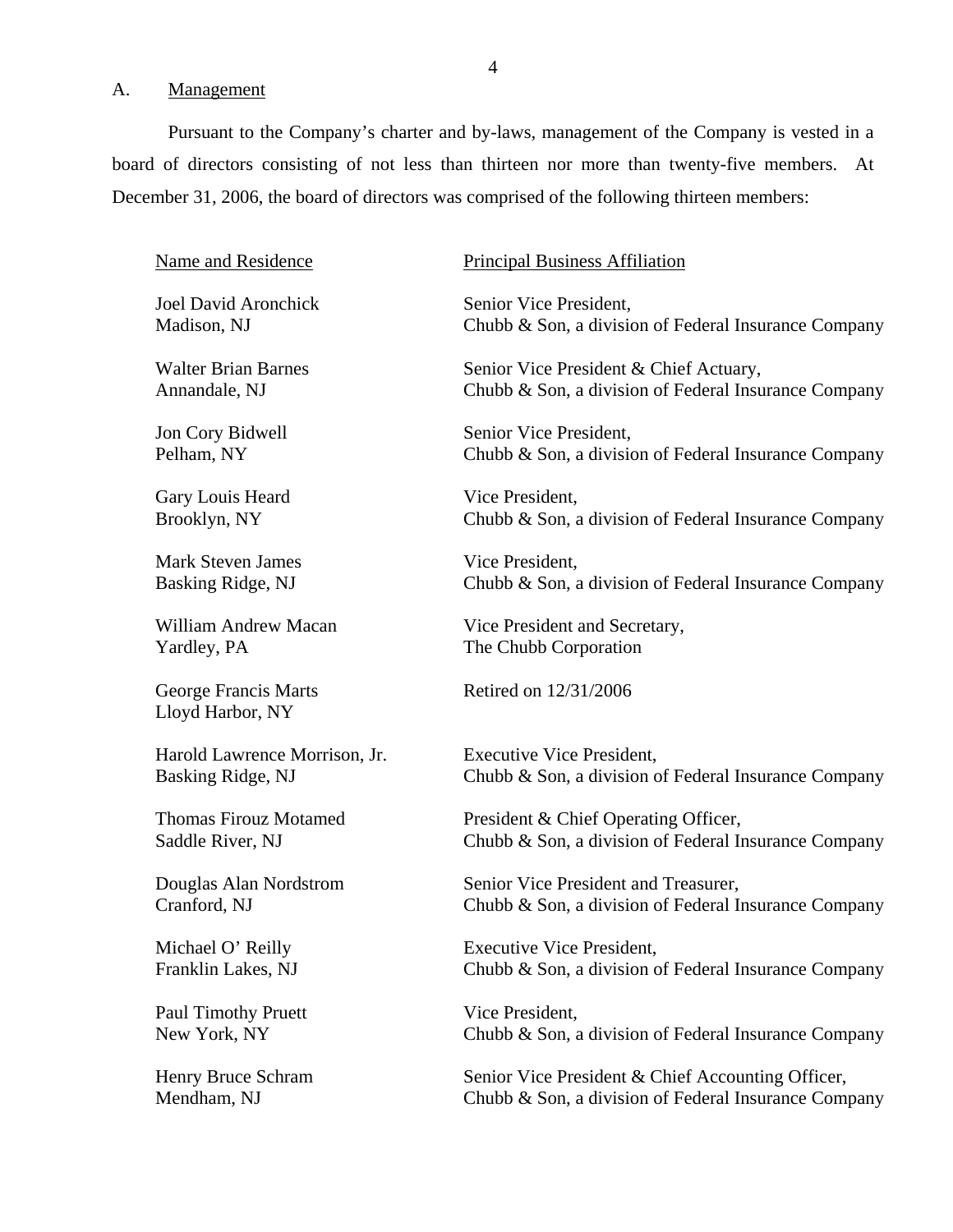The board met four times during each calendar year. A review of the minutes of the board of directors' meetings held during the examination period indicated that the meetings were generally well attended and each board member had an acceptable record of attendance.

As of December 31, 2006, the principal officers of the Company were as follows:

| Name                         | Title                          |
|------------------------------|--------------------------------|
| <b>Thomas Firouz Motamed</b> | President                      |
| <b>Walter Brian Barnes</b>   | Vice President & Chief Actuary |
| William Andrew Macan         | Vice President & Secretary     |
| Douglas Alan Nordstrom       | Vice President & Treasurer     |

#### B. Territory and Plan of Operation

As of December 31, 2006, the Company was licensed to transact business in all fifty states and the District of Columbia.

As of the examination date, the Company was authorized to transact the kinds of insurance and reinsurance as defined in the following numbered paragraphs of Section 1113(a) of the New York Insurance Law:

| Paragraph      | <b>Line of Business</b>                        |
|----------------|------------------------------------------------|
|                |                                                |
| 3              | Accident and health                            |
| $\overline{4}$ | Fire                                           |
| 5              | Miscellaneous property damage                  |
| 6              | Water damage                                   |
| $\overline{7}$ | Burglary and theft                             |
| 8              | Glass                                          |
| 9              | Boiler and machinery                           |
| 10             | Elevator                                       |
| 11             | Animal                                         |
| 12             | Collision                                      |
| 13             | Personal injury liability                      |
| 14             | Property damage liability                      |
| 15             | Worker's compensation and employer's liability |
| 16             | Fidelity and surety                            |
| 17             | Credit                                         |
| 19             | Motor vehicle and aircraft physical damage     |
| 20             | Marine and inland marine                       |
| 21             | Marine protection and indemnity                |
| 22             | Residual value                                 |
| 26             | Gap                                            |
| 27             | Prize indemnification                          |
| 29             | Legal services                                 |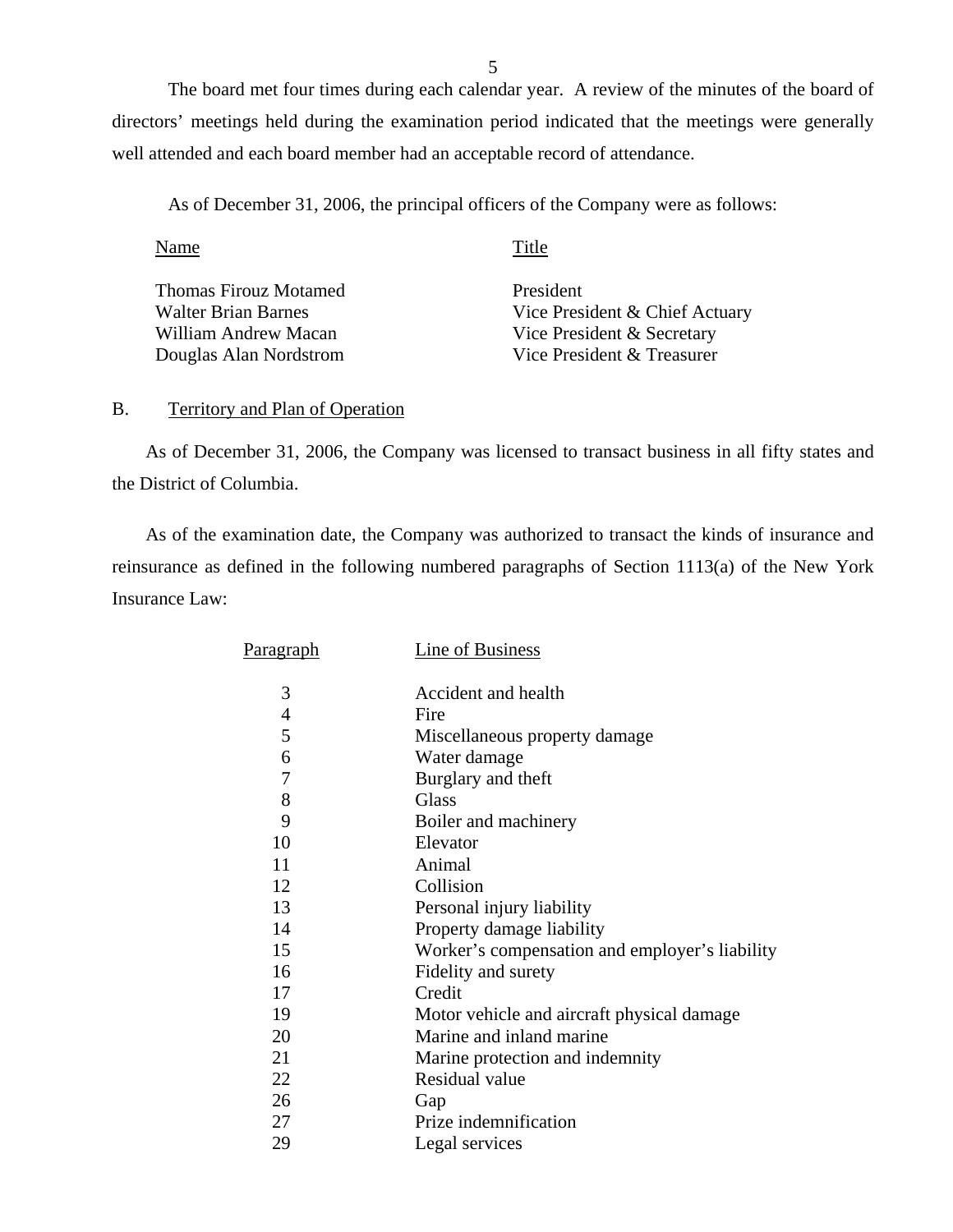The Company is also empowered to transact such workers' compensation insurance as may be incidental to coverages contemplated under paragraphs 20 and 21 of Section 1113(a) of the New York Insurance Law, including insurances described in the Longshoreman's and Harbor Workers' Compensation Act (Pubic Law No. 803, 69 Congress as amended; 33 USC Section 901 et seq. as amended). The Company also has Article 63 Special Risks authority.

Based on the lines of business for which the Company is licensed and the Company's current capital structure, and pursuant to the requirements of Articles 13, 41 and 63 of the New York Insurance Law, the Company is required to maintain a minimum surplus to policyholders in the amount of \$8,700,000.

The following schedule shows the direct premiums written by the Company, the direct premiums written in New York State and the percentage that the New York premiums bear to the countrywide premiums for the period under examination:

#### DIRECT PREMIUM WRITTEN (000's)

|               |                |                             | Premiums Written in<br>New York State<br>as a percentage of Total Direct |
|---------------|----------------|-----------------------------|--------------------------------------------------------------------------|
| Calendar Year | New York State | <b>Total Direct Premium</b> | Premium                                                                  |
| 2002          | \$128,544,040  | \$171,099,178               | 75.13%                                                                   |
| 2003          | 141,316,835    | 192,750,763                 | 73.32                                                                    |
| 2004          | 148,636,072    | 202, 224, 755               | 73.50                                                                    |
| 2005          | 152,008,233    | 224,916,587                 | 67.58                                                                    |
| 2006          | 158,065,107    | 242,390,731                 | 65.21                                                                    |
|               |                |                             |                                                                          |

The Company, as part of the Chubb Group is represented by approximately 5,000 independent agents and accepts business on a regular basis from an estimated 500 insurance brokers. Business is also produced through participation in a number of underwriting pools and syndicates. The Chubb Group is a provider of insurance and risk management services, offering a broad range of standard property and liability coverages as well as specialized policies.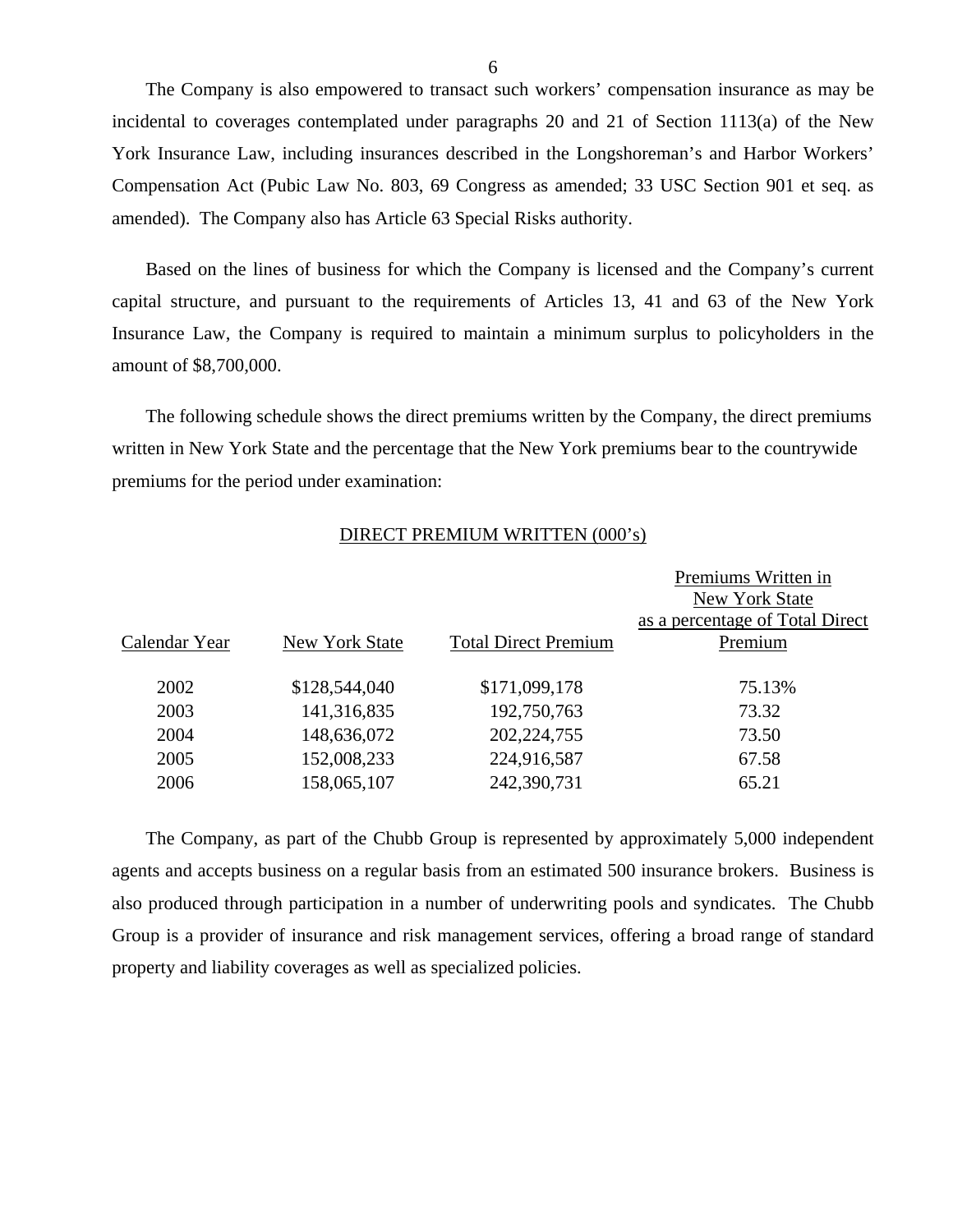#### <span id="page-8-0"></span>C. Reinsurance

#### The Chubb Reinsurance Pool

The Company and eight other affiliates within the Chubb Group participate in an inter-company pooling arrangement, the Chubb Group Reinsurance Pool ("the Pool"). The inter-company pooling arrangement covers substantially all business with the exception of foreign business and the run-off of an old aircraft voluntary pool. Federal Insurance Company ("Federal") is the lead company with a 68.5% participation in the pool.

The following is a list of the companies within the Pool and their respective participation percentage:

|                                                   | Pool Participation | Pool Participation       |
|---------------------------------------------------|--------------------|--------------------------|
| Company                                           | prior to $10/1/06$ | $10/1/06$ and subsequent |
|                                                   |                    |                          |
| <b>Federal Insurance Company</b>                  | 68.0%              | 68.5%                    |
| Pacific Indemnity Company                         | 17.0               | 17.0                     |
| Executive Risk Indemnity, Inc.                    | 8.0                | 8.0                      |
| <b>Great Northern Insurance Company</b>           | 4.0                | 4.0                      |
| Vigilant Insurance Company                        | 0.5                | 0.5                      |
| Chubb National Insurance Company                  | 0.5                | 0.5                      |
| Chubb Indemnity Insurance Company                 | 0.5                | 0.5                      |
| Chubb Custom Insurance Company                    | 0.5                | 0.5                      |
| <b>Executive Risk Specialty Insurance Company</b> | 0.5                | 0.5                      |
| <b>Quadrant Indemnity Company</b>                 | 0.5                |                          |
| Total                                             | 100.0%             | 00.0%                    |
|                                                   |                    |                          |

Effective October 1, 2006, Quadrant Indemnity Company ("Quadrant") terminated its 0.5% participation in the Pool and now cedes 100% of its business to the Pool. Concurrently, Federal's pool participation percentage was increased from 68% to 68.5%.

The Chubb Group Reinsurance Pool differs from traditional pooling arrangements where participants cede all of their business to a lead reinsurer, who then retrocedes back to each pool participant according to their pool participation percentage. In the Chubb Group Reinsurance Pool, each participating company retains a percentage of its direct business equal to its pool participation percentage and cedes the remainder to the other pool participants. Each participating company also assumes its participation percentage from each of the other pool participants. Although the methodology utilized by the Pool differs from a "traditional" pooling arrangement, the net financial results are identical.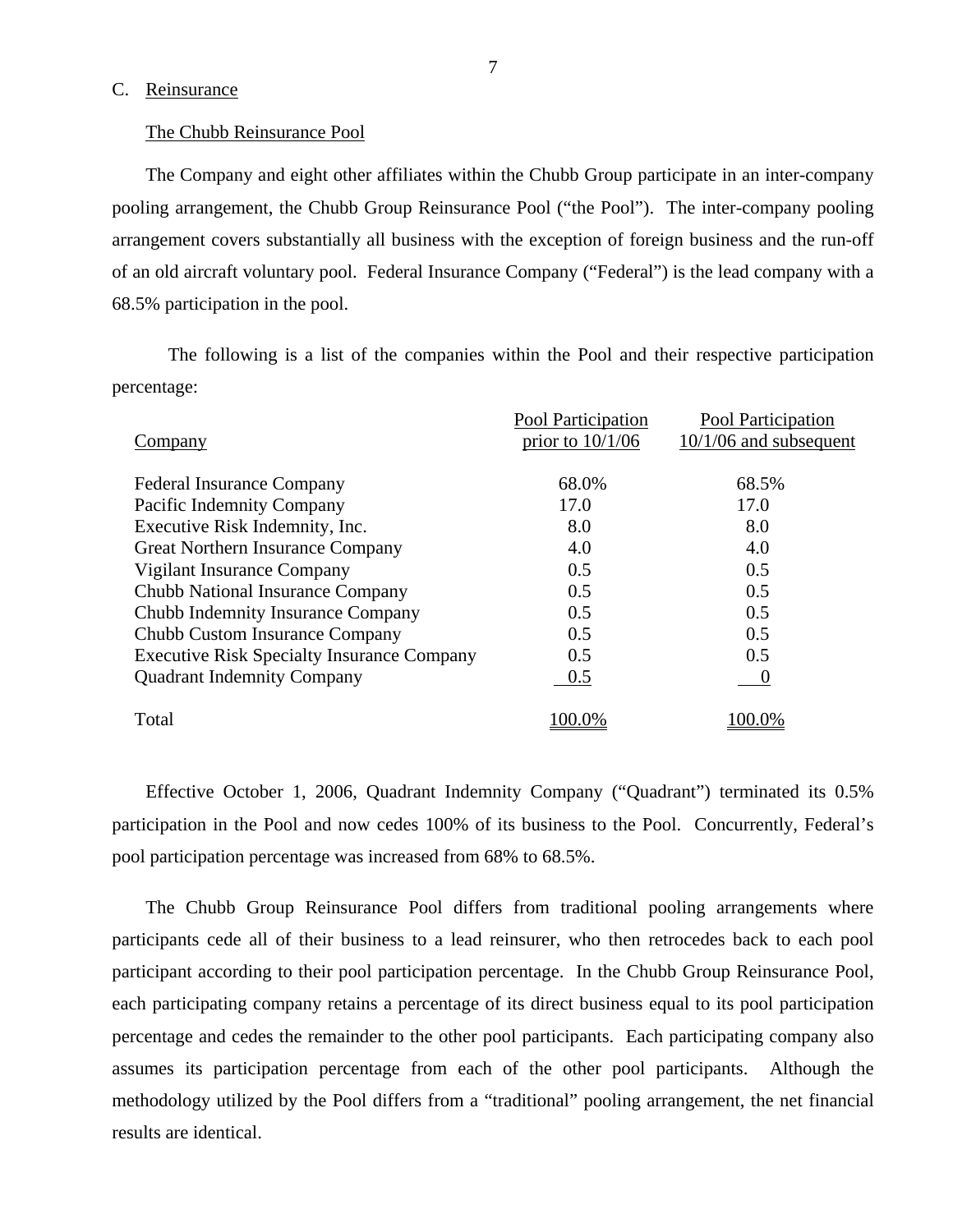The remaining four Chubb Group members, which are non-participants in the pooling arrangement, cede 100% of their business to one of the other companies within the Chubb Group as follows: Texas Pacific Indemnity Company and Northwestern Pacific Indemnity Company, wholly owned subsidiaries of Pacific Indemnity Company ("Pacific Indemnity"), cede 100% of their business to Pacific Indemnity; Chubb Insurance Company of New Jersey, a wholly-owned subsidiary of Federal, cedes 100% of its business to Federal; and Chubb Lloyds Insurance Company of Texas cedes 100% of its business to Great Northern Insurance Company.

#### Assumed

In 2006, the Company's assumed premiums represented 17.4% of its gross written premiums for the year. All of the assumed premiums were from the Company's participation in the Pool.

#### Ceded Reinsurance

The Chubb Group purchases reinsurance on a combined group basis and apportions the cost among each participating insurer in proportion to subject premium writings, which generally approximate each company's contributory exposure to reinsured limits. Reinsurance is purchased for each major class of business written except for Surety. Retention levels are limited to approximate pool participation percentages. In addition to treaty reinsurance coverage, Chubb Indemnity also purchases facultative reinsurance tailored to the particulars of the underlying risk. Specifics regarding each significant program are as follows:

| <b>Type of Contract</b>       | Cession                                        |
|-------------------------------|------------------------------------------------|
| Property<br>Property per risk |                                                |
| First layer                   | \$25,000,000 excess of \$25,000,000 each and   |
| (90% subscribed)              | every occurrence.                              |
| Second layer                  | \$75,000,000 excess of \$50,000,000 each and   |
| $(100\%$ subscribed)          | every occurrence.                              |
| Third layer                   | \$125,000,000 excess of \$125,000,000 each and |
| $(100\%$ subscribed)          | every occurrence                               |
| Fourth layer                  | \$200,000,000 excess of \$250,000,000 each and |
| (95% subscribed)              | every occurrence.                              |
|                               |                                                |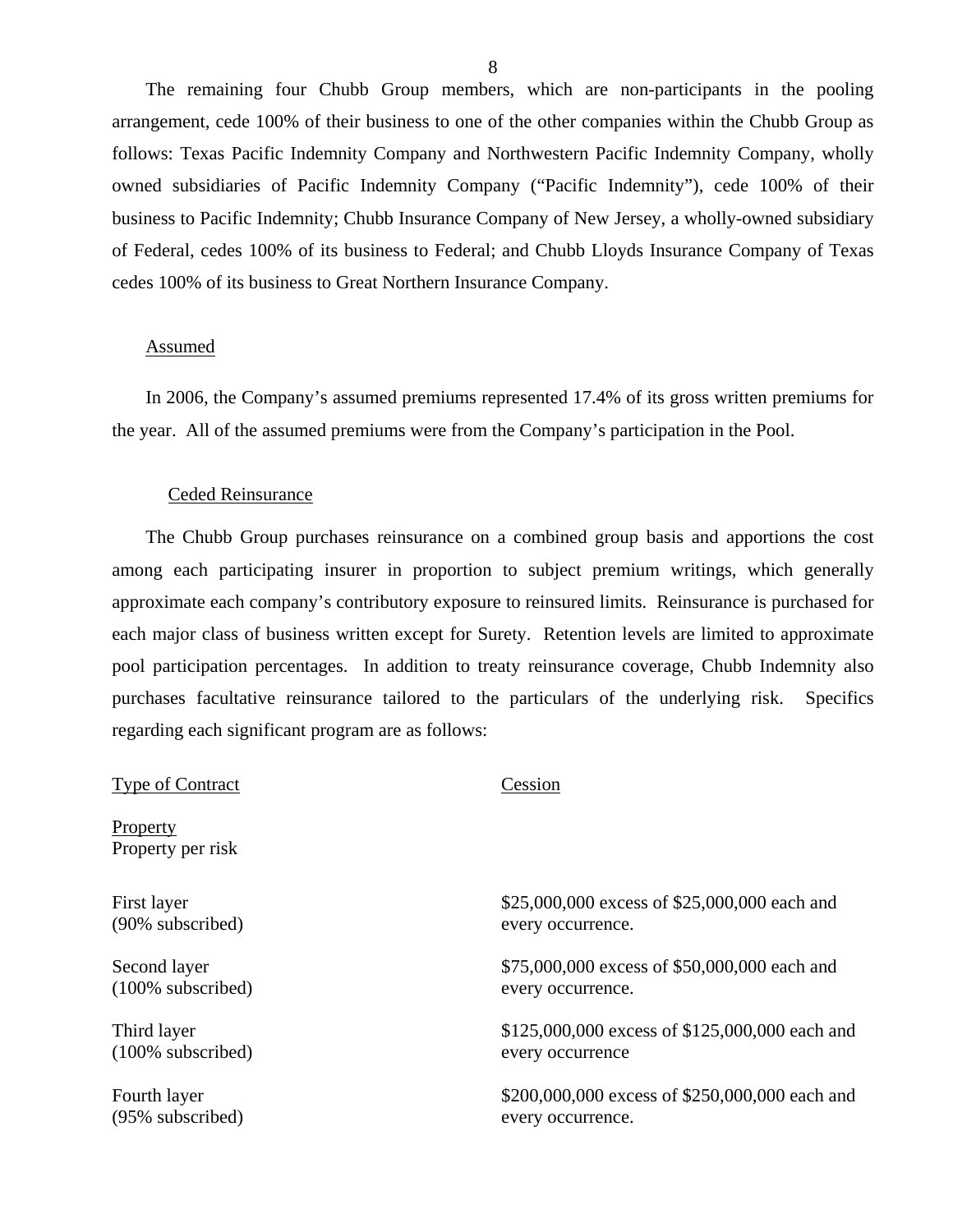#### Type of Contract

North American Property Catastrophe First layer (55.69% subscribed)

Second layer (74.92% subscribed)

Third layer (77.07% subscribed)

Fourth layer (78.82% subscribed)

Fifth layer (42.15% subscribed)

Casualty Casualty Clash

First layer (42% subscribed)

Second layer (62.75% subscribed)

#### Specialty Lines of Business

Personal accident and workers compensation Per life excess of loss (80% subscribed)

Catastrophe excess of loss (100% subscribed)

First catastrophe excess (100% subscribed)

Second catastrophe excess (100% subscribed)

Third catastrophe excess (72% subscribed)

Fourth catastrophe excess (64% subscribed)

Fifth catastrophe excess (57% subscribed)

### 9

**Cession** 

\$150,000,000 excess of \$350,000,000 each and every occurrence.

\$400,000,000 excess of \$500,000,000 each and every occurrence.

\$400,000,000 excess of \$900,000,000 each and every occurrence.

\$350,000,000 excess of \$1,300,000,000 each and every occurrence.

\$400,000,000 excess \$1,650,000,000 each and every occurrence.

\$25,000,000 excess \$75,000,000 each and every event.

\$50,000,000 excess \$100,000,000 each and every event.

\$3,000,000 excess of \$2,000,000 ultimate net loss each life, each policy.

\$5,000,000 excess of \$5,000,000 each and every loss occurrence.

\$15,000,000 excess of \$10,000,000 each and every loss occurrence.

\$25,000,000 excess of \$25,000,000 each and every loss occurrence.

\$50,000,000 excess of \$50,000,000 each and every loss occurrence

\$50,000,000 excess of \$100,000,000 each and every loss occurrence.

\$50,000,000 excess of \$150,000,000 each and every loss occurrence.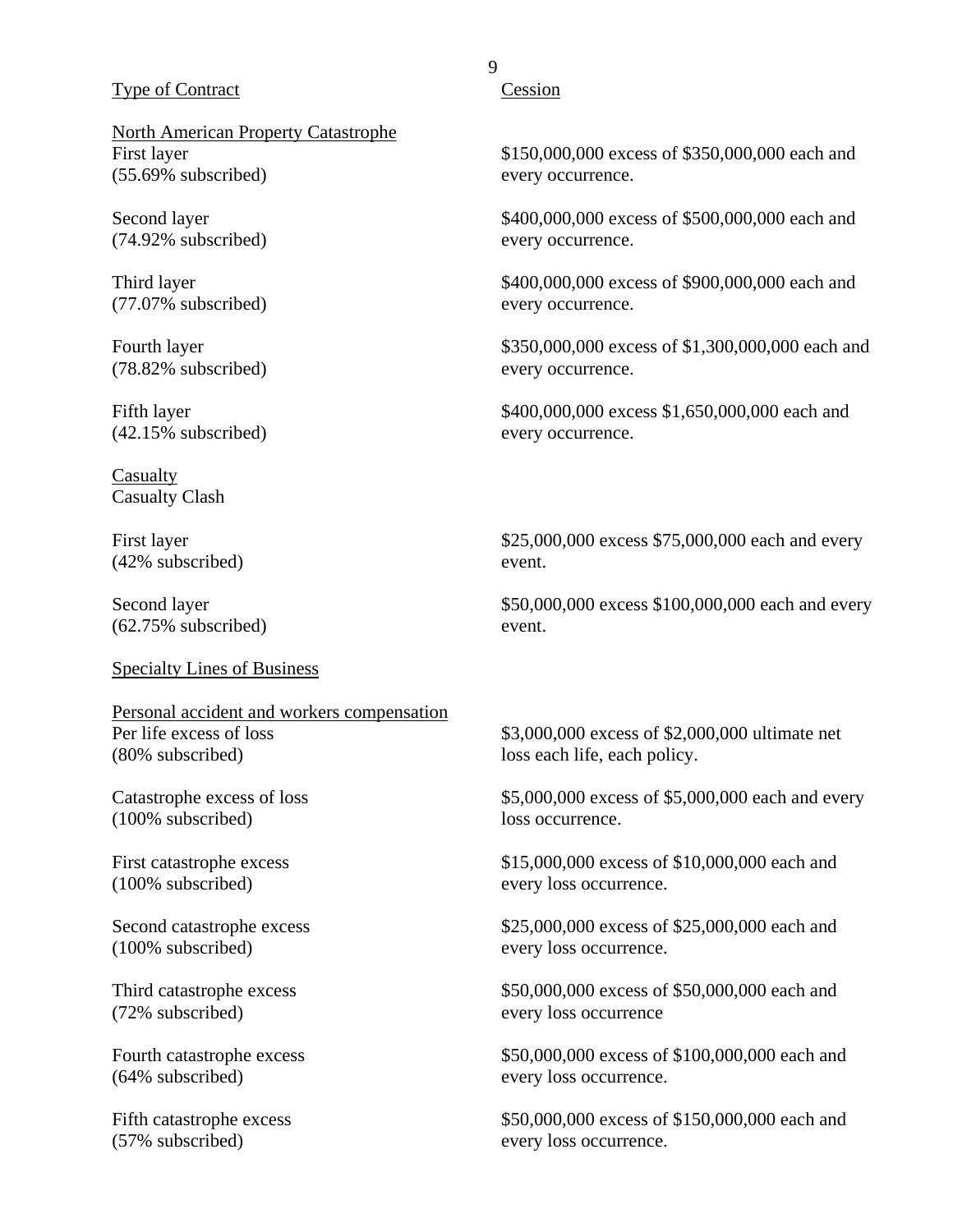The majority of the reinsurers are authorized companies in New York State.

<span id="page-11-0"></span>All ceded reinsurance agreements in effect as of the examination date were reviewed and found to contain the required clauses, including an insolvency clause meeting the requirements of Section 1308 of the New York Insurance Law.

Examination review of the Schedule F data reported by the Company in its filed 2006 annual statement was found to accurately reflect its reinsurance transactions. Additionally, management has represented that all material ceded reinsurance agreements transfer both underwriting and timing risk as set forth in NAIC Accounting Practices and Procedures Manual, Statements of Statutory Accounting Principles ("SSAP") No. 62. Representations were supported by appropriate risk transfer analyses and an attestation from the Company's chief executive officer pursuant to Department Circular Letter No. 8 (2005). Additionally, examination review indicated that the Company was not a party to any finite reinsurance agreements. All ceded reinsurance agreements were accounted for utilizing reinsurance accounting as set forth in paragraph 17 of SSAP No. 62.

#### D. Holding Company System

Chubb Indemnity Insurance Company is wholly-owned by Federal Insurance Company, an Indiana domiciled insurer. The Company's ultimate parent is the Chubb Corporation, a New Jersey corporation. The Chubb Corporation has filed registration statements pursuant to the provisions of Article 15 of the New York Insurance Law and Department Regulation 52. The following is a chart of the holding company structure as of December 31, 2006 (ownership is 100% except as noted):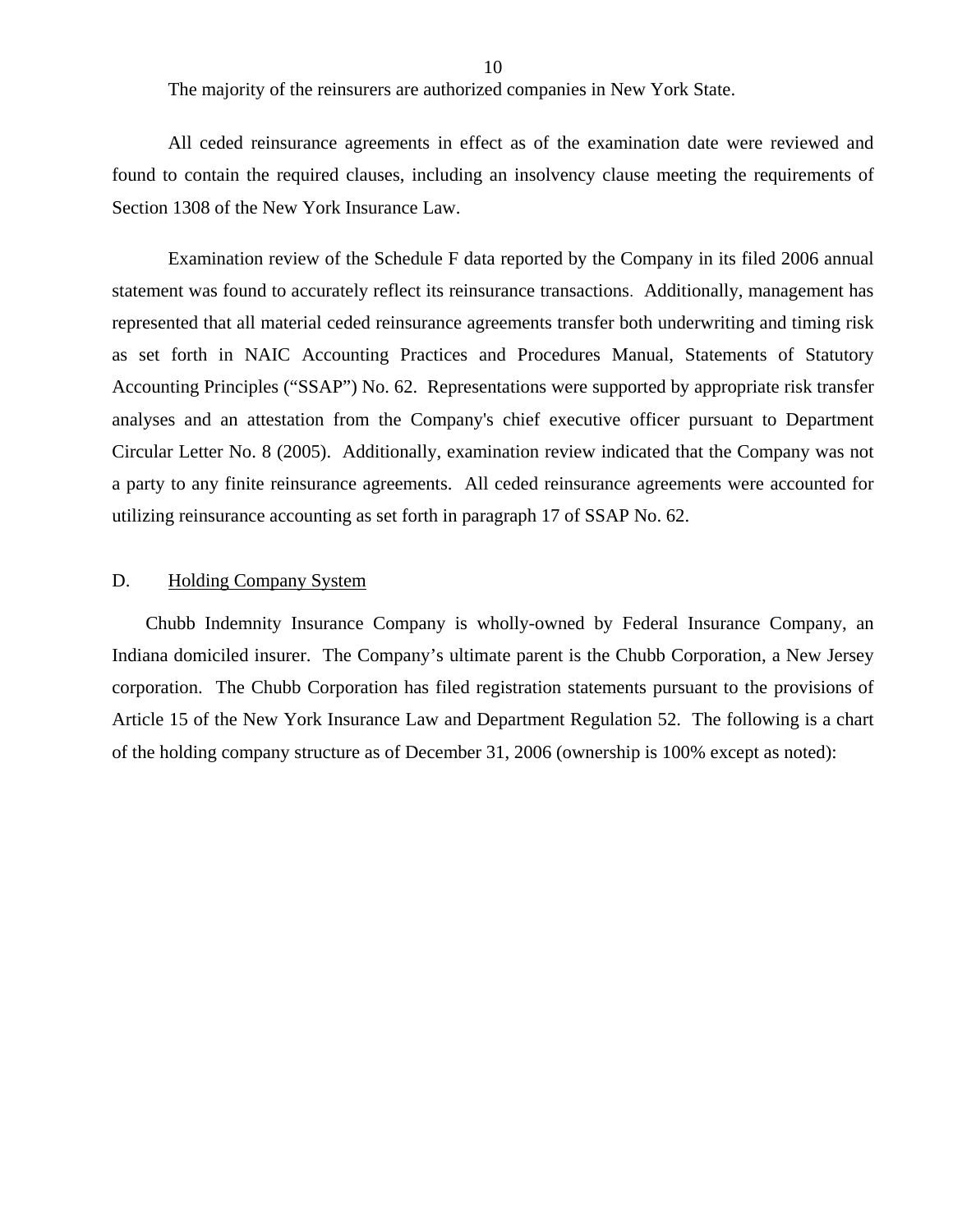The Chubb Corporation (NJ) Federal Insurance Company (IN) Vigilant Insurance Company (NY) Chubb de Columbia Compania De Seguros, S.A. (Columbia, % owned see item "A") Pacific Indemnity Company (WI) Texas Pacific Indemnity Company (TX) Northwestern Pacific Indemnity Company (OR) Great Northern Insurance Company (MN) Chubb Insurance Company of New Jersey (NJ) Chubb Custom Insurance Company (DE) Chubb National Insurance Company (IN) Chubb Indemnity Insurance Company (NY) Chubb Argentina de Seguros, S.A. (Argentina, 99.9% owned) Executive Risk Indemnity Inc. (DE) Quadrant Indemnity Company (CT) Executive Risk Specialty Insurance Company (CT) Chubb Insurance Company of Europe, S.A. (Belgium) Masterpiece Netherlands, B.V. (Netherlands) Chubb Seguros - Holdings Chile, S.A. (Chile) Chubb de Chile Compania, S.A. (Chile, % owned see item "B") Chubb Investment Holdings Inc. (NJ) Chubb Insurance Company of Australia Ltd. (Australia) CC Canada Holdings, Ltd. (Canada) Chubb Insurance Company of Canada (Canada) Chubb Pacific Underwriting Management Services Pte Ltd. (Singapore) Chubb de Mexico Compania Afianzadora, S.A. DE C.V. (Mexico) PT Asuransi Chubb Indonesia (Indonesia, 80% owned) Chubb de Mexico Compania DE Seguros, S.A. De C.V. (Mexico) Chubb Financial Solutions (Bermuda) Ltd. (Bermuda) Chubb Lloyds Insurance Company of Texas (TX) Chubb Atlantic Indemnity Ltd. (Bermuda) Chubb Re Bermuda, Ltd. (Bermuda) DHC Corporation (DE) Chubb Do Brazil Compania De Seguros (Brazil) Chubb & Son, Inc. (NY) Chubb Services Corporation (IL) Chubb & Son, Inc. (IL) Chubb Insurance Solutions Agency, Inc. (NJ) Chubb Underwriting Management Services of Thailand, Ltd. (Thailand) Chubb Global Financial Services Corporation (DE) Bhakdku Company, Ltd. (Thailand, 49% owned) Chubb Insurance Company (Thailand) Ltd. (Thailand, 39.57% owned) CA Managers (Bermuda) Ltd. (Bermuda) Harbor Island Indemnity Ltd. (Bermuda) Chubb Investment Holdings (Hong Kong), Ltd. (HK) Chubb Insurance Services (Hong Kong), Ltd. (HK) Chubb Administrative Services (Hong Kong), Ltd. (HK) HDFC Chubb General Insurance Company, Ltd. (India, 26% owned) Mountain View Indemnity, Ltd. (Bermuda) Chubb Computer Services, Inc. (NJ)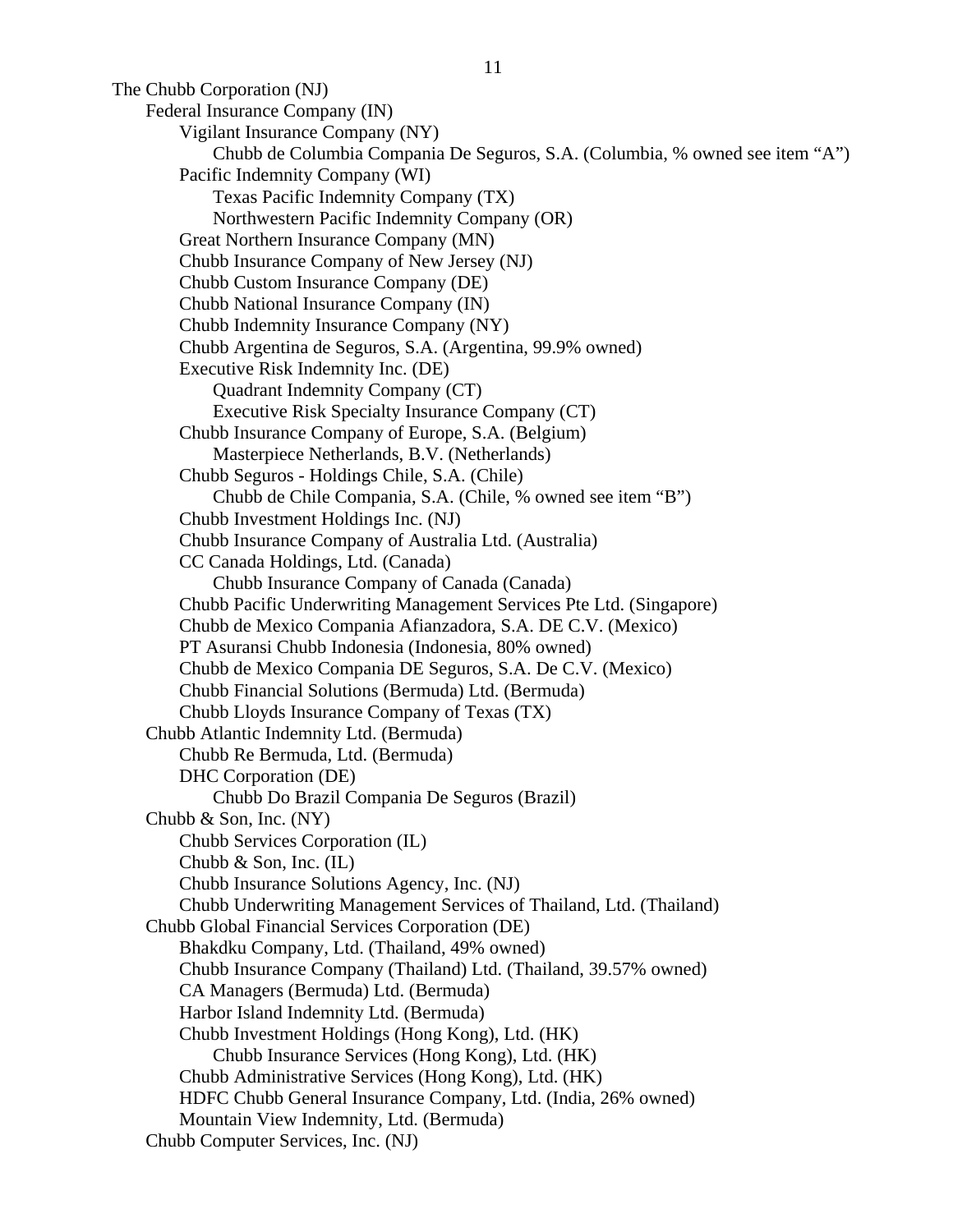Chubb Financial Solutions, Inc. (DE) Chubb Financial Solutions LLC (DE) Bellemead Development Corporation (DE) Chubb Custom Market, Inc. (NJ) Chubb Investment Services Ltd. (UK) Chubb Asset Managers, Inc. (DE) Transit Air Services, Inc. (NJ) Chubb Capital Corporation (NJ) Chubb Investment Company of New Jersey, Inc. (NJ) Chubb do Brasil Servicios e Participacoes, Ltd. (Brazil) Chubb Equity Managers, Inc. (DE) Chubb Multinational Manager, Inc. (NY) Chubb Re, Inc. (NJ) Chubb Executive Risk, Inc. (DE) Executive Risk Capital Trust (DE) Executive Risk Management Associates (CT, 70% owned "C") Sullivan Kelly, Inc. (CA) Sullivan Kelly of Arizona Inc. (AZ) Caldbcott Holdings LLC (DE) Chubb Investment Company of Bermuda, Ltd. (Bermuda) Chubb Investment Partnership LP (Bermuda)

(A)88.31% Owned by Vigilant 6.13% Owned by Federal 4.22% Owned by Chubb Corp. NJ 0.92% Owned by Pacific Indemnity 0.42% Owned by Great Northern

(B) 98.3% Owned by Chubb Seguros – Holdings Chile SA 1.7% Owned by Federal

(C) 30% Owned by Sullivan Kelly, Inc.

At December 31, 2006, the Company had the following agreements in effect with one or more of its affiliated companies:

#### Management Agreement

Federal Insurance Company, as the parent of Chubb Group of insurance companies, per agreement dated January 1, 1998, acts as manager for the insurance business of the Chubb Indemnity Insurance Company. The agreement was approved by the Department.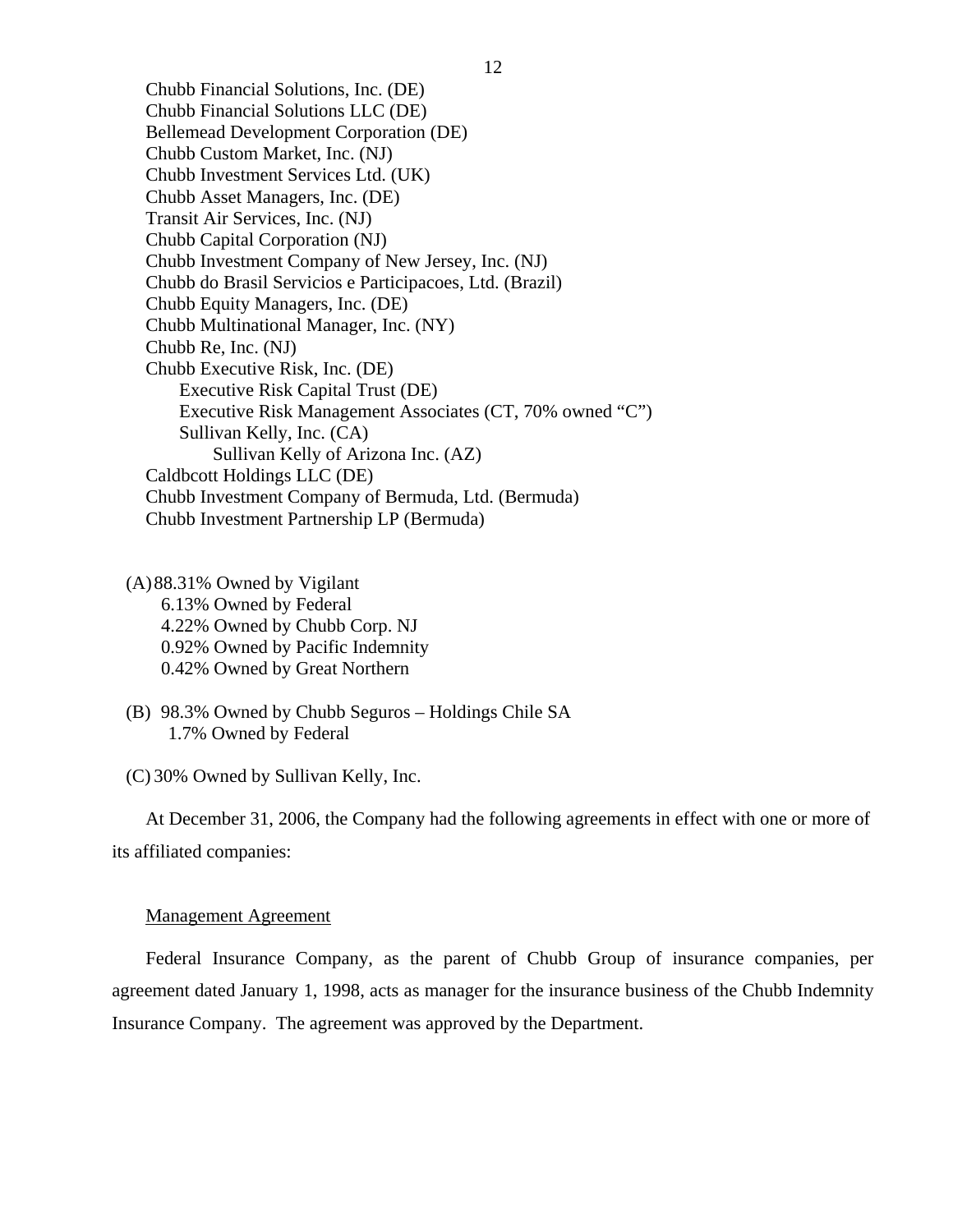#### 13 Consolidated Federal Income Tax Allocation Agreement

Chubb Corporation, per an agreement dated July 29, 1981 along with a supplemental agreement dated June 20, 1994 and approved by the Department on June 30, 1994, files a consolidated federal income tax return on behalf of the Company and various affiliates.

The Company included in its filed federal income tax return for 2006 certain affiliates that were not included in its consolidated federal income tax allocation agreement or the addendums thereto. Circular Letter No. 33 (1979) requires any amendment or termination to such agreement be filed with the superintendent 30 days prior to entering into such termination or amendment. Further, Section 1505(d)(4) of the New York Insurance Law provides that any material transaction "between a domestic controlled insurer and any person in its holding company system may not be entered into unless the insurer has notified the superintendent in writing of its intention to enter into any such transaction at least thirty days prior thereto, or such shorter period as he may permit, and he has not disapproved it within such period."

It is recommended that the Company amend its consolidated federal income tax allocation agreement to include all participating parties pursuant to the provisions of Section 1505(d)(4) of the New York Insurance Law.

#### Agency Agreement

Personal Lines Insurance Brokerage, Inc., per an agreement dated June 1, 1990 and amended December 1, 2001, acts as personal lines agency for the Company and certain affiliates. The agreement was approved by the Department.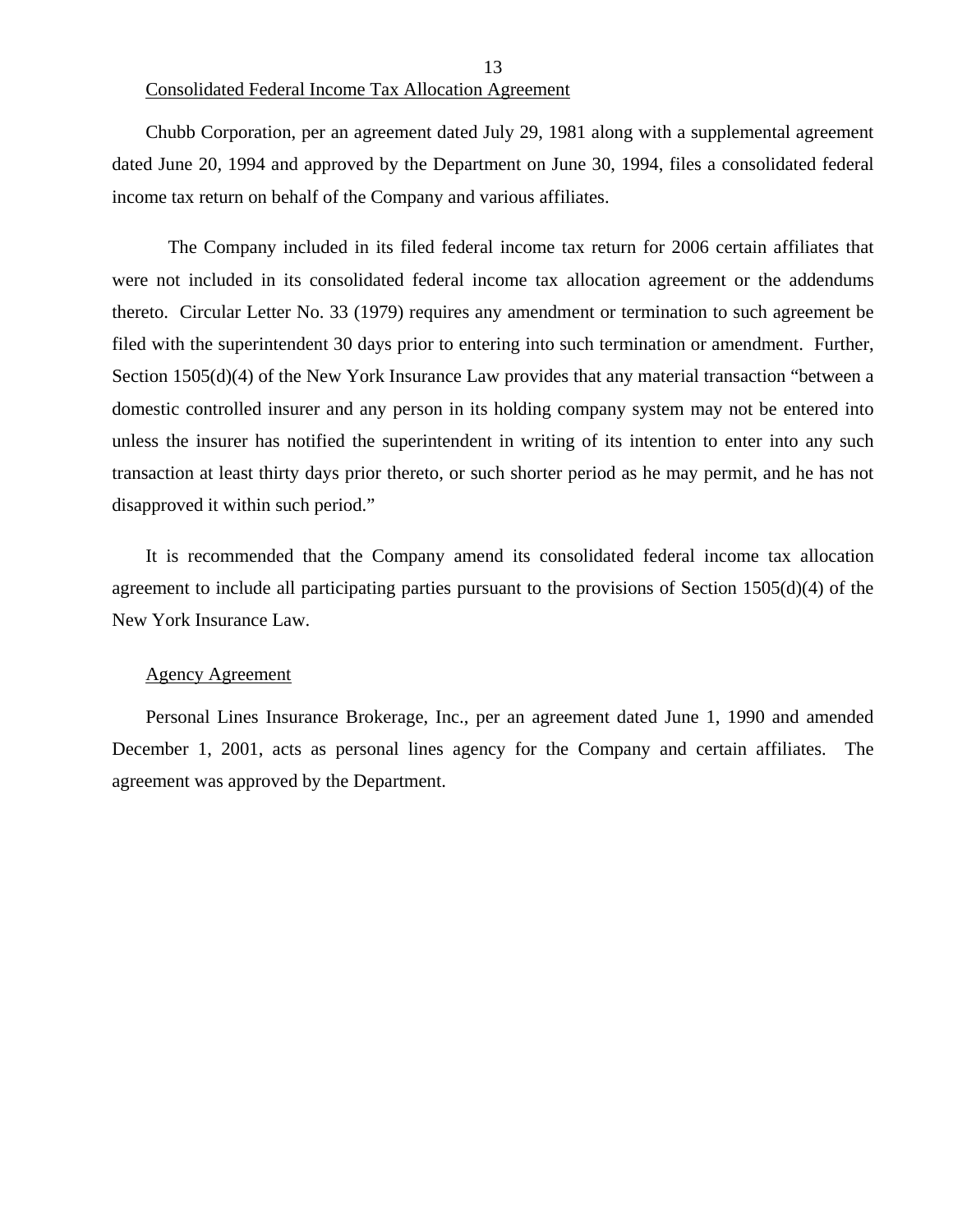#### <span id="page-15-0"></span>E. Accounts and Records

#### CPA Contract

The CPA contract dated November 6, 2007, did not meet the following requirements of Part 89.2 of Department Regulation 118, which states that such contract must specify that:

(a) on or before May  $31<sup>st</sup>$ , the CPA shall provide an audited financial statement of such insurer and of any subsidiary required by section 307(b)(1) of the Insurance Law together with an opinion on the financial statements of such insurer and any such subsidiary for the prior calendar year and an evaluation of the insurer's and any such subsidiary's accounting procedures and internal control systems as are necessary to the furnishing of the opinion;

(b) any determination by the CPA that the insurer has materially misstated its financial condition as reported to the superintendent or that the insurer does not meet minimum capital and or surplus to policyholder requirements set forth in the Insurance Law shall be given by the CPA, in writing, to the superintendent within 15 calendar days following such determination; and

(c) the workpapers and any communications between the CPA and the insurer relating to the audit of the insurer shall be made available for review by the superintendent at the offices of the insurer, at the Insurance Department or at any other reasonable place designated by the superintendent. The CPA must retain for review such workpapers and communications in accordance with the provisions of Part 243 of this Title (Regulation 152). More specifically, such workpapers and communications must be retained by the CPA for the period specified in sections 243.2(b)(7) and (c) of this Title. For the purposes of this subdivision, the workpapers and communications shall be deemed to have been created on the date the filing required by section 89.2(a) of this Part was submitted to the superintendent."

It is recommended that the Company comply with Department Regulation 118 by entering into contracts with its independent certified public accountant that contain the requisite provisions.

#### F. Significant Operating Ratios

The following ratios have been computed as of December 31, 2006, based upon the results of this examination:

| Net premiums written to surplus as regards policyholders                                 | .87:1 |
|------------------------------------------------------------------------------------------|-------|
| Liabilities to liquid assets (cash and invested assets less investments<br>in affiliates | 80%   |
| Premiums in course of collection to surplus as regards policyholders                     | 29%   |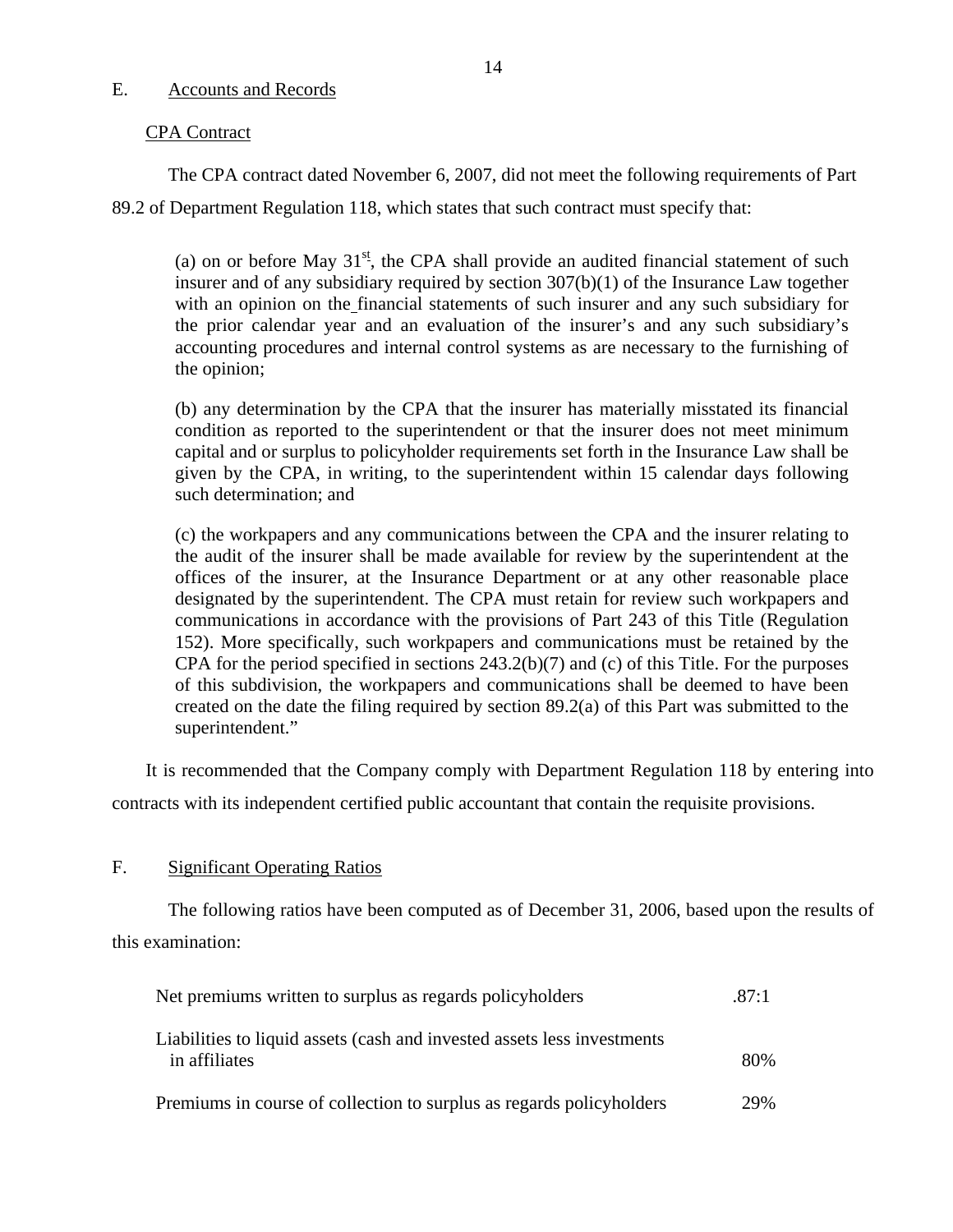All of the above ratios fall within the benchmark ranges of the Insurance Regulatory Information System of the National Association of Insurance Commissioners.

The underwriting ratios presented below are on an earned/incurred basis and encompass the five year period covered by this examination:

|                                              | Amounts       | Ratios  |
|----------------------------------------------|---------------|---------|
| Losses and loss adjustment expenses incurred | \$141,361,781 | 64.96%  |
| Other underwriting expenses incurred         | 64,183,333    | 29.49   |
| Net underwriting gain                        | 12,079,306    | 5.55    |
| Premiums earned                              | \$217,624,420 | 100.00% |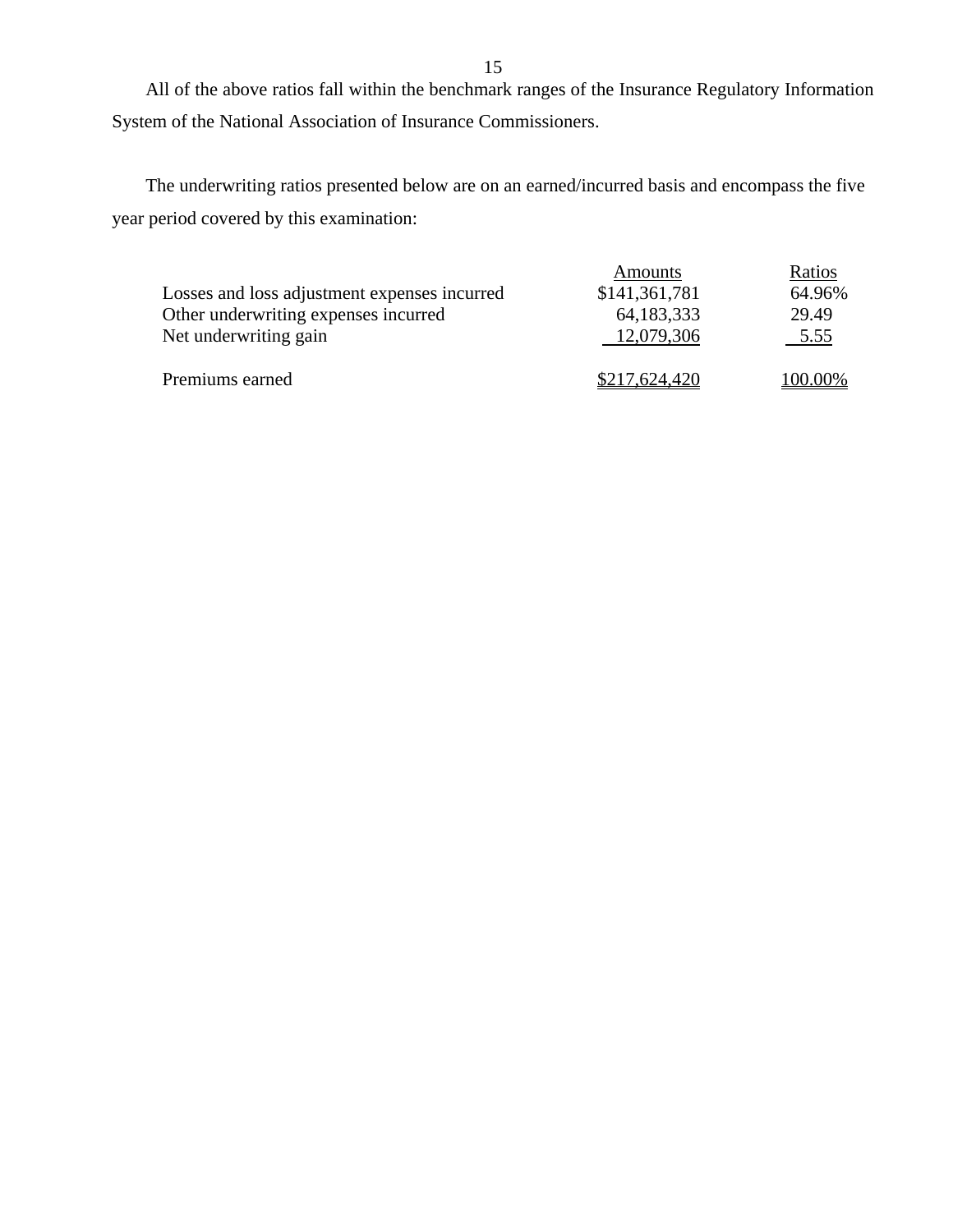### 16 **3. FINANCIAL STATEMENTS**

# A. Balance Sheet

The following shows the assets, liabilities and surplus as regards policyholders as of December 31, 2006 as determined by this examination and as reported by the Company:

| Assets                                                  |               | <b>Assets Not</b> | Net Admitted  |
|---------------------------------------------------------|---------------|-------------------|---------------|
|                                                         | Assets        | Admitted          | Assets        |
| <b>Bonds</b>                                            | \$136,827,000 | \$<br>$\theta$    | \$136,827,000 |
| Preferred stocks                                        | 1,007,480     |                   | 1,007,480     |
| Cash and short-term investments                         | 13,263,532    |                   | 13,263,532    |
| Investment income due and accrued                       | 1,245,894     |                   | 1,245,894     |
| Uncollected premiums and agents' balances in the course |               |                   |               |
| of collection                                           | 16,560,439    | 1,001,761         | 15,558,678    |
| Deferred premiums, agents' balances and installments    |               |                   |               |
| booked but deferred and not yet due                     | 37,006,164    | 11,025            | 36,995,139    |
| Amounts recoverable from reinsurers                     | 2,653,860     |                   | 2,653,860     |
| Net deferred tax asset                                  | 6,534,097     | 3,114,812         | 3,419,285     |
| Equities and deposits in pools and associations         | 1,011,735     |                   | 1,011,735     |
| Amounts receivable under high deductible policies       | 138,709       | 1,273             | 137,436       |
| State surcharges receivable                             | 15,260        | $\Omega$          | 15,260        |
| Prepaid pension benefit cost                            | 1,288,790     | 1,288,790         | $\theta$      |
| Total assets                                            | \$217,552,960 | \$5,417,661       | \$212,135,299 |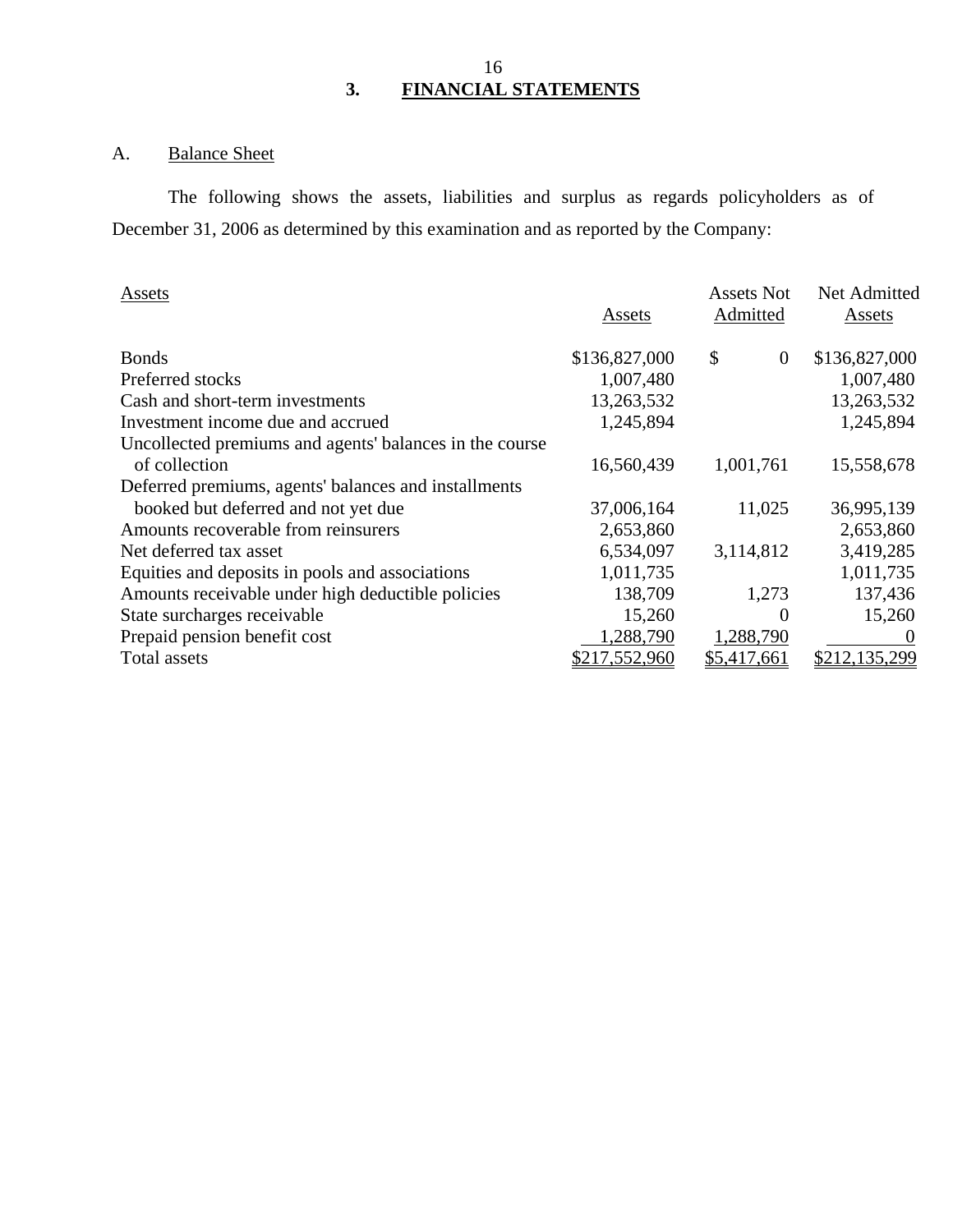|  |  |  | Liabilities, Surplus and Other Funds |
|--|--|--|--------------------------------------|
|--|--|--|--------------------------------------|

| Liabilities                                                           |              |               |
|-----------------------------------------------------------------------|--------------|---------------|
| Losses                                                                |              | \$59,774,133  |
| Loss adjustment expenses                                              |              | 17,832,540    |
| Commissions payable, contingent commissions and other similar         |              |               |
| charges                                                               |              | 613,305       |
| Other expenses (excluding taxes, licenses and fees)                   |              | 2,054,313     |
| Taxes, licenses and fees (excluding federal and foreign income taxes) |              | 338,218       |
| Current federal and foreign income taxes                              |              | 473,152       |
| Unearned premiums                                                     |              | 24,954,631    |
| Policyholder dividends declared and unpaid                            |              | 524,437       |
| Ceded reinsurance premiums payable (net of ceding commissions)        |              | 36,867,167    |
| Funds held by company under reinsurance treaties                      |              | 408,297       |
| Amounts withheld or retained by company for account of others         |              | 278,673       |
| Provision for reinsurance                                             |              | 1,158,139     |
| Payable to parent, subsidiaries and affiliates                        |              | 12,822,046    |
| Financial guaranty contingency reserve                                |              | 67,867        |
| Accrued retrospective premiums                                        |              | 42,370        |
| <b>Total liabilities</b>                                              |              | \$158,209,288 |
| <b>Surplus and Other Funds</b>                                        |              |               |
| Common capital stock                                                  | \$3,500,000  |               |
| Gross paid in and contributed surplus                                 | 13,032,725   |               |
| Unassigned funds (surplus)                                            | 37, 393, 286 |               |
| Surplus as regards policyholders                                      |              | 53,926,011    |
| Total liabilities, surplus and other funds                            |              | \$212,135,299 |

NOTE: The Internal Revenue Service has completed its audit of the Company's consolidated Federal Income Tax returns through tax year 2003. All material adjustments, if any, made subsequent to the date of examination and arising from said audits, are reflected in the financial statements included in this report. Audits covering tax years 2004 and 2005 are currently under examination. The Internal Revenue Service has not yet begun to audit the tax return covering tax year 2006. The examiner is unaware of any potential exposure of the Company to any tax assessment and no liability has been established herein relative to such contingency.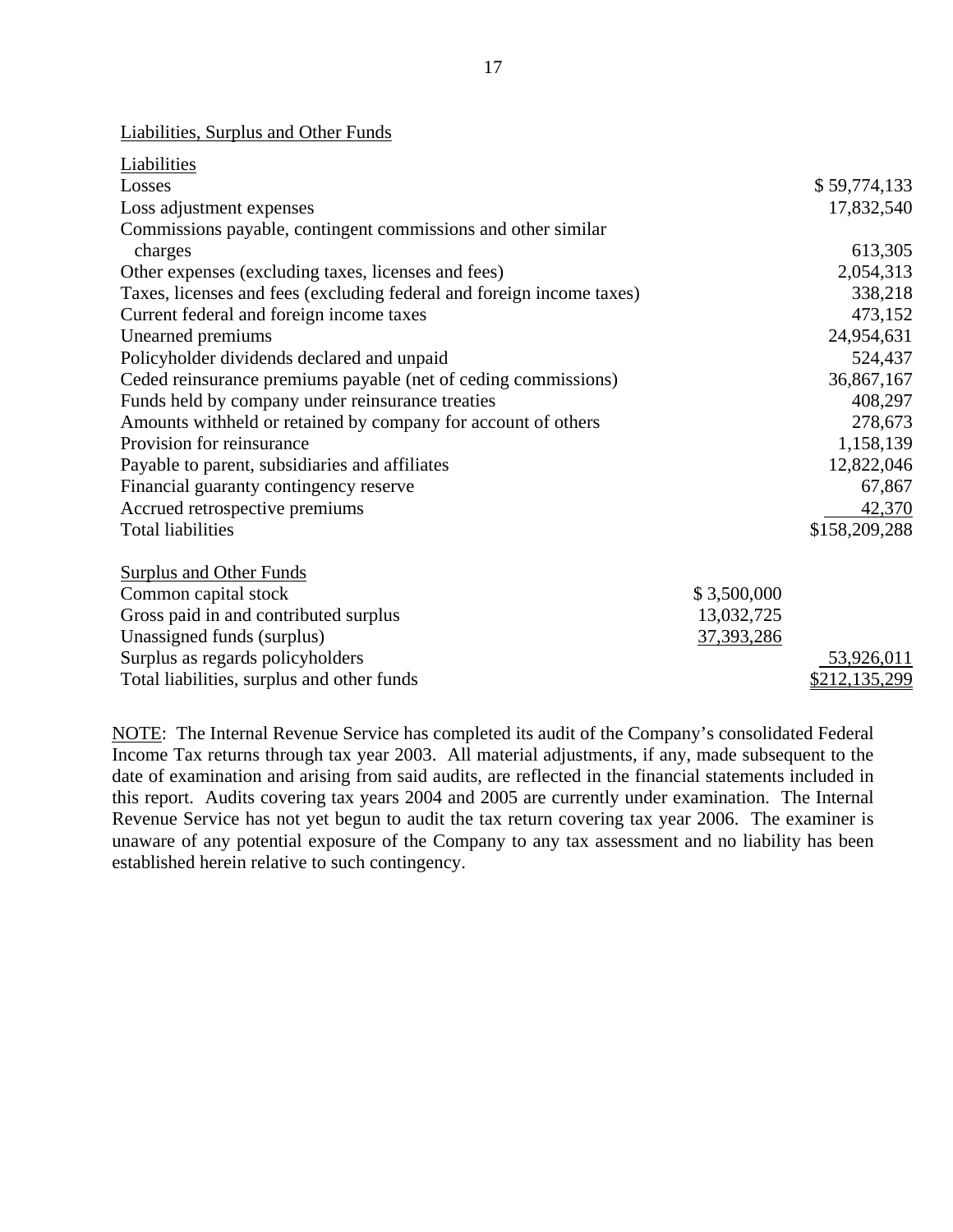B. Underwriting and Investment Exhibit

Surplus as regards policyholders increased \$33,718,257 during the 5-year examination period January 1, 2002 through December 31, 2006, detailed as follows:

| <b>Underwriting Income</b>                                                                                                                                     |                                                     |                |
|----------------------------------------------------------------------------------------------------------------------------------------------------------------|-----------------------------------------------------|----------------|
| Premiums earned                                                                                                                                                |                                                     | \$217,624,420  |
| Deductions:<br>Losses incurred<br>Loss adjustment expenses incurred<br>Other underwriting expenses incurred<br>Aggregate write-ins for underwriting deductions | \$109,543,361<br>31,818,420<br>64,120,847<br>62,486 |                |
| Total underwriting deductions                                                                                                                                  |                                                     | 205, 545, 114  |
| Net underwriting gain                                                                                                                                          |                                                     | \$12,079,306   |
| <b>Investment Income</b>                                                                                                                                       |                                                     |                |
| Net investment income earned<br>Net realized capital loss                                                                                                      | \$27,634,383<br>(366, 397)                          |                |
| Net investment gain                                                                                                                                            |                                                     | 27, 267, 986   |
| Other Income<br>Net loss from agents' or premium balances charged off                                                                                          | (180, 972)                                          |                |
| Aggregate write-ins for miscellaneous income                                                                                                                   | 30,107                                              |                |
| Total other income                                                                                                                                             |                                                     | (150, 865)     |
| Net income before dividends to policyholders and before<br>federal and foreign income taxes                                                                    |                                                     | \$39,196,427   |
| Dividends to policyholders                                                                                                                                     |                                                     | <u>714,442</u> |
| Net income after dividends but before federal and foreign<br>income taxes                                                                                      |                                                     | \$38,481,985   |
| Federal and foreign income taxes incurred                                                                                                                      |                                                     | 12,117,912     |
| Net income                                                                                                                                                     |                                                     | \$26,364,073   |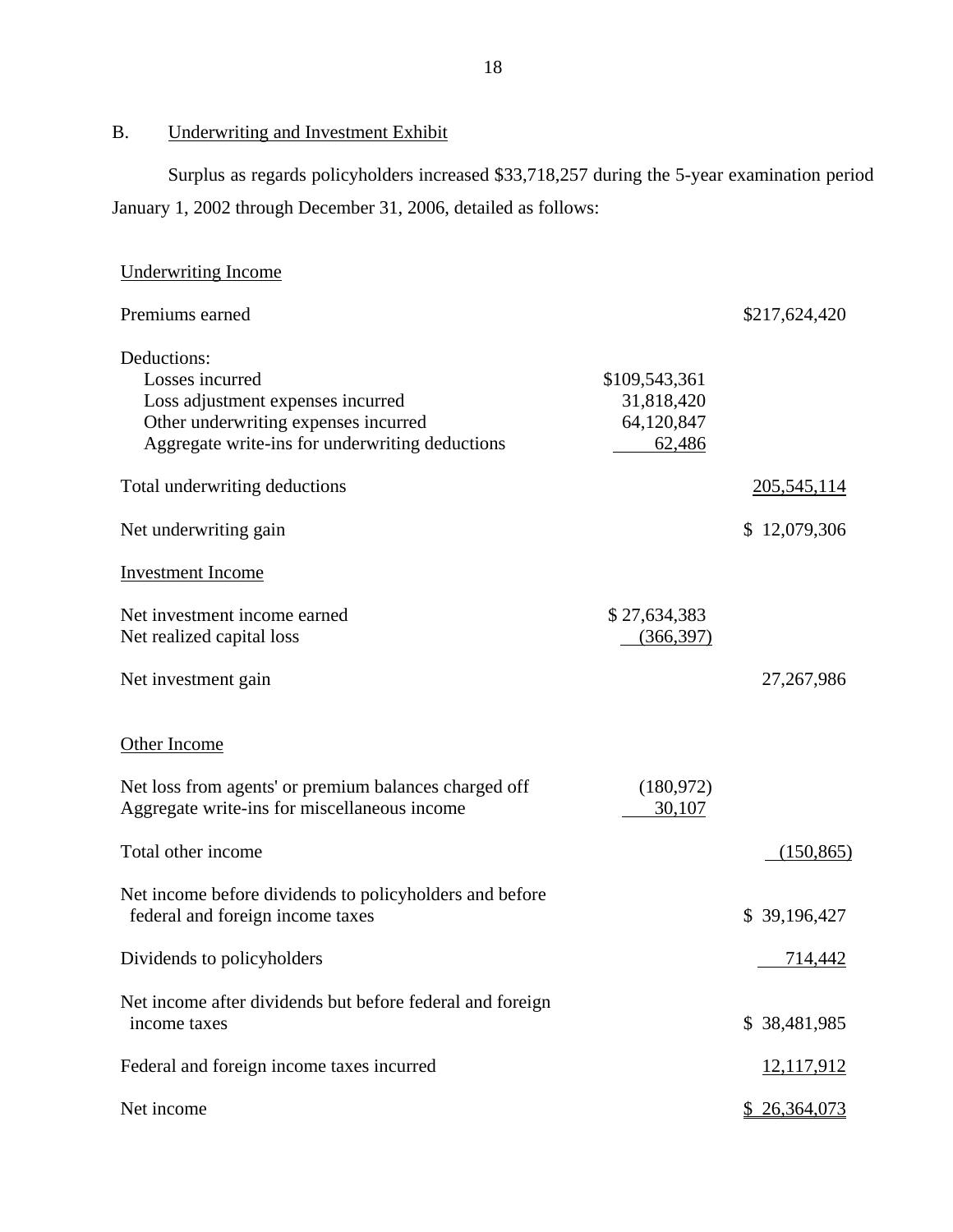#### Capital and Surplus

#### Surplus as regards policyholders per report on examination as of December 31, 2001 \$20,207,754

|                                                       | Gains in<br>Surplus | Losses in<br>Surplus |              |
|-------------------------------------------------------|---------------------|----------------------|--------------|
| Net income                                            | \$26,364,073        |                      |              |
| Net unrealized capital losses                         |                     | 3,881                |              |
| Change in net deferred income tax                     | 2,084,734           |                      |              |
| Change in non-admitted assets                         |                     | 1,963,575            |              |
| Change in provision for reinsurance                   |                     | 518,988              |              |
| Cumulative effect of changes in accounting principles | 1,660,224           |                      |              |
| Surplus adjustments paid in                           | 6,000,000           |                      |              |
| Aggregate write-ins for gains and losses in surplus   | 95,670              |                      |              |
| Total gains and losses                                | \$36,204,701        | \$2,486,444          |              |
| Net gains and losses in surplus                       |                     |                      | 33,718,257   |
| Surplus as regards policyholders per report on        |                     |                      |              |
| examination as of December 31, 2006                   |                     |                      | \$53,926,011 |

#### **4. LOSSES AND LOSS ADJUSTMENT EXPENSES**

The examination liability for the captioned items of \$77,606,673 is the same as reported by the Company as of December 31, 2006. The examination analysis was conducted in accordance with generally accepted actuarial principles and practices and was based on statistical information contained in the Companies internal records and in its filed annual statements.

### **5. MARKET CONDUCT ACTIVITIES**

In the course of this examination, a review was made of the manner in which the Company conducts its business and fulfills its contractual obligations to policyholders and claimants. The review was general in nature and is not to be construed to encompass the more precise scope of a market conduct investigation, which is the responsibility of the Market Conduct Unit of the Property Bureau of this Department.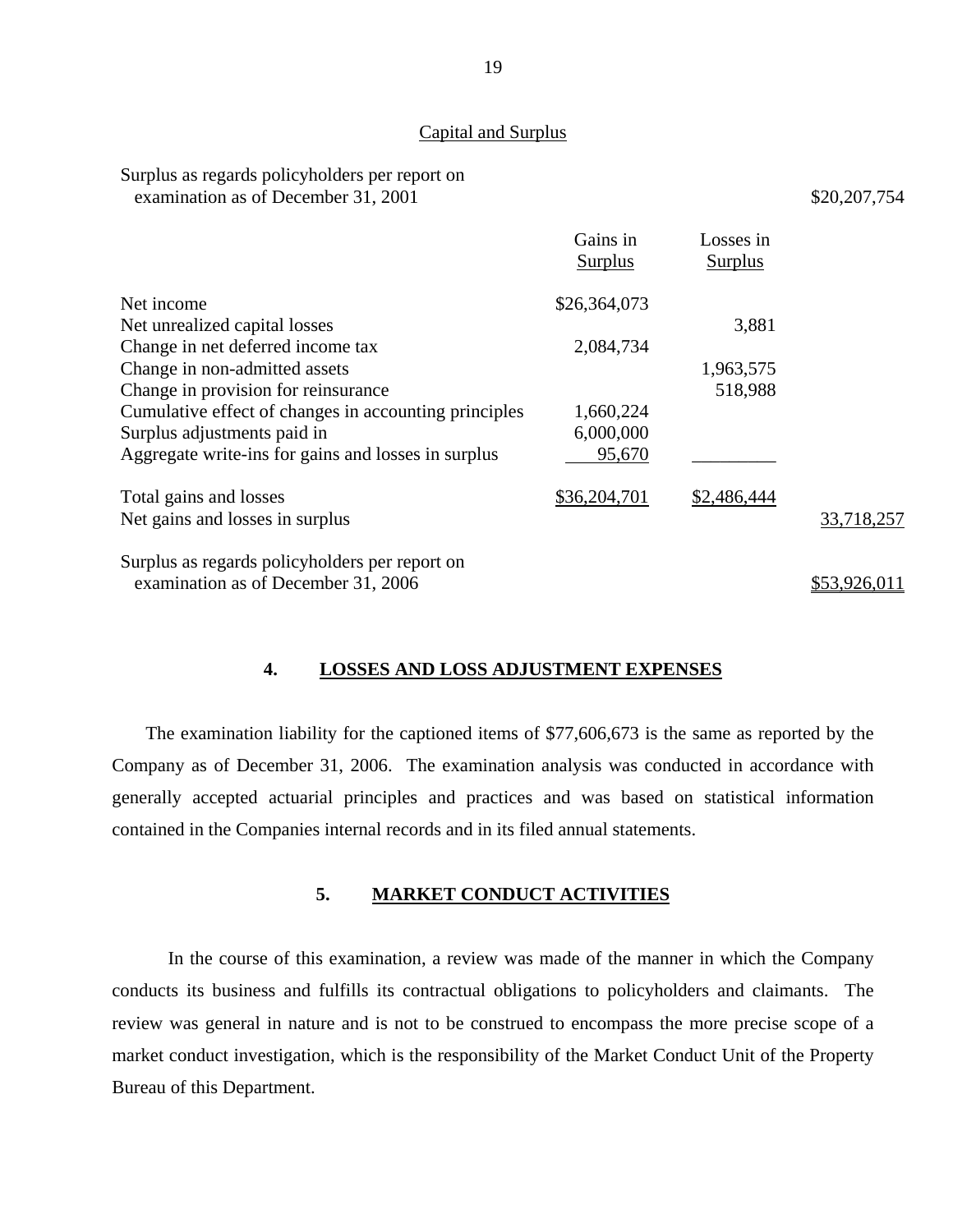The general review was directed at practices of the Company in the following areas:

- A. Underwriting
- B. Claims and complaint handling

No problem areas were encountered.

### **6. COMPLIANCE WITH PRIOR REPORT ON EXAMINATION**

The prior report on examination contained two recommendations as follows (page numbers refer to the prior report):

#### ITEM PAGE NO.

### A. Territory and Plan of Operation

It was recommended that the Company comply with Section 1113(A) paragraphs 3 and 17 of the New York Insurance Law. 7

The Company has complied with this recommendation.

#### B. Accounts and Records

1. High Deductibles

It was noted that during the course of this examination the Company failed to report the deductible portion of these policies as premium and also failed to include such amounts as premium for the purposes of Section 1510 of the New York State Tax Law. 15

The Company has complied with this recommendation.

#### 2. General Interrogatories

It is recommended that the Company follow NAIC Annual Statement instructions regarding Note # 26 to the Notes to Financial Statements. 15

The Company has complied with this recommendation.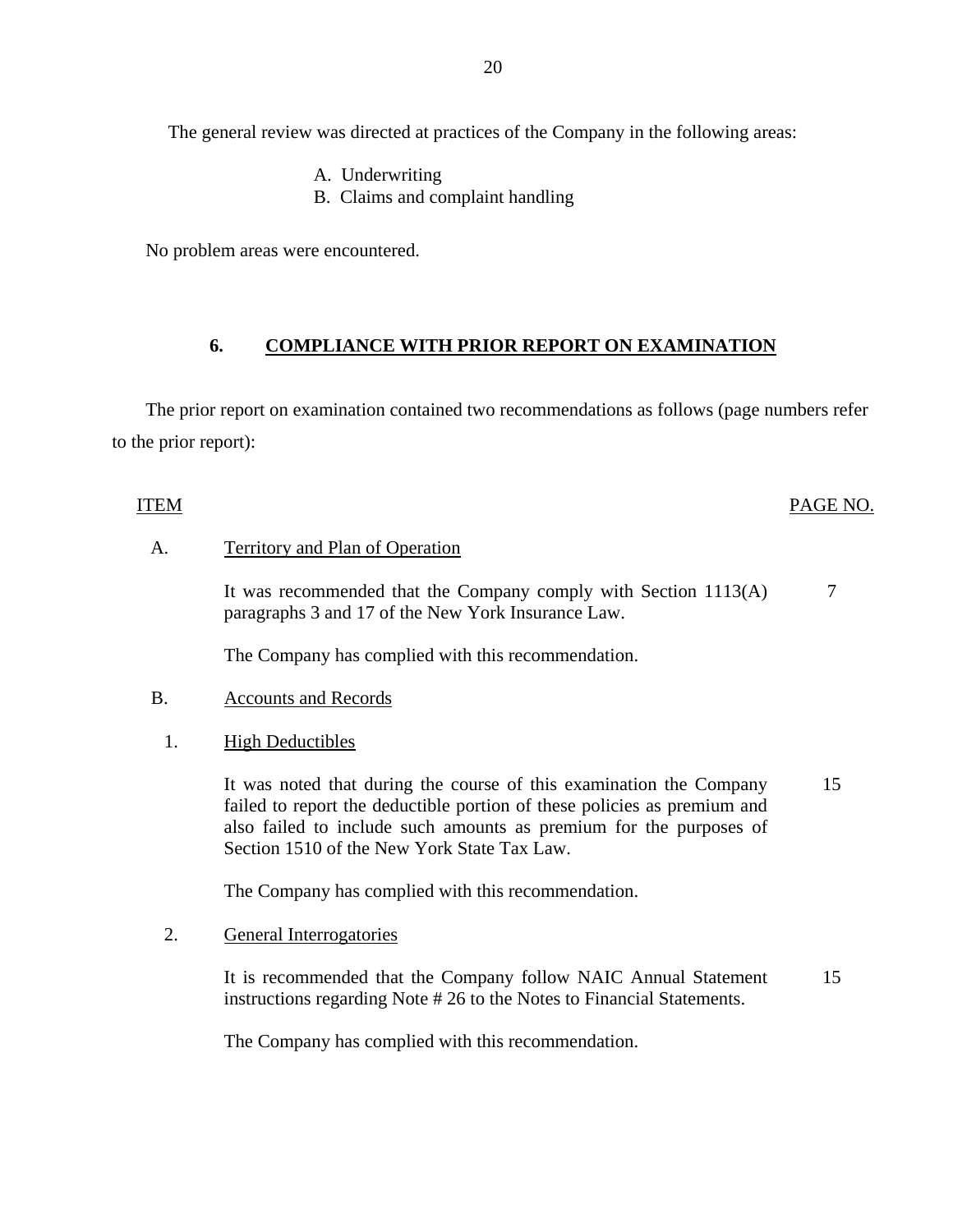<span id="page-22-0"></span>

| ITEM<br>A. | <b>Consolidated Federal Tax Allocation Agreement</b>                                                                                                                                                                    | PAGE NO. |
|------------|-------------------------------------------------------------------------------------------------------------------------------------------------------------------------------------------------------------------------|----------|
|            | It is recommended that the Company amend its consolidated federal tax<br>allocation agreement to include all participating parties pursuant to the<br>provisions of Section $1505(d)(4)$ of the New York Insurance Law. | 13       |
| В.         | <b>CPA</b> Contract                                                                                                                                                                                                     |          |
|            | It is recommended that the Company comply with Department<br>Regulation 118 by entering into contracts with its independent certified<br>public accountant that contain the requisite provisions.                       | 14       |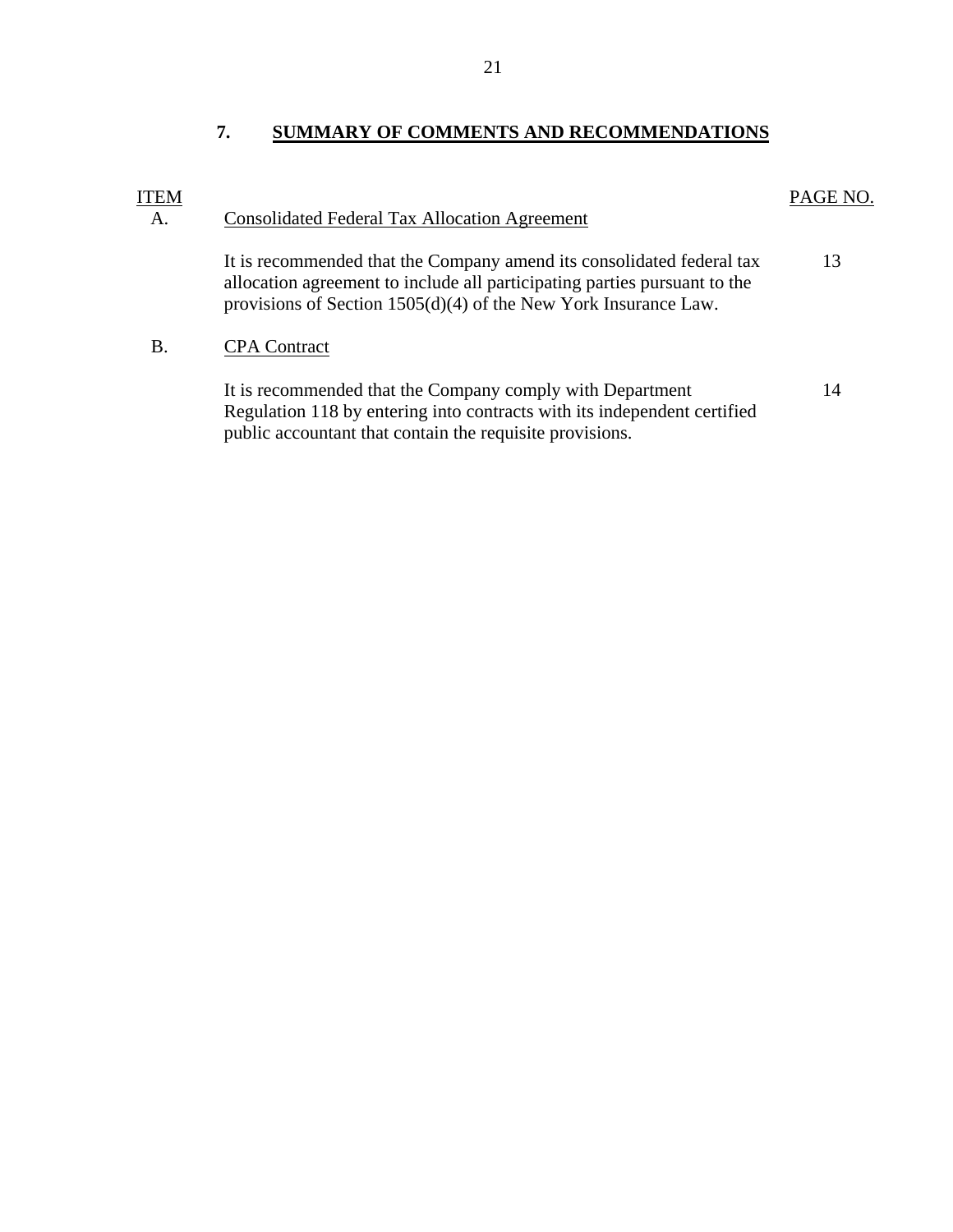Respectfully submitted,

 $\frac{1}{\sqrt{S}}$  John Conley Senior Insurance Examiner

# STATE OF NEW YORK ) )SS: ) COUNTY OF NEW YORK )

 JOHN CONLEY, being duly sworn, deposes and says that the foregoing report, subscribed by him, is true to the best of his knowledge and belief.

 $\overline{\phantom{a}}$ /S/ John Conley

Subscribed and sworn to before me

this  $\_\$  day of  $\_\_\_\_\_$ , 2008.